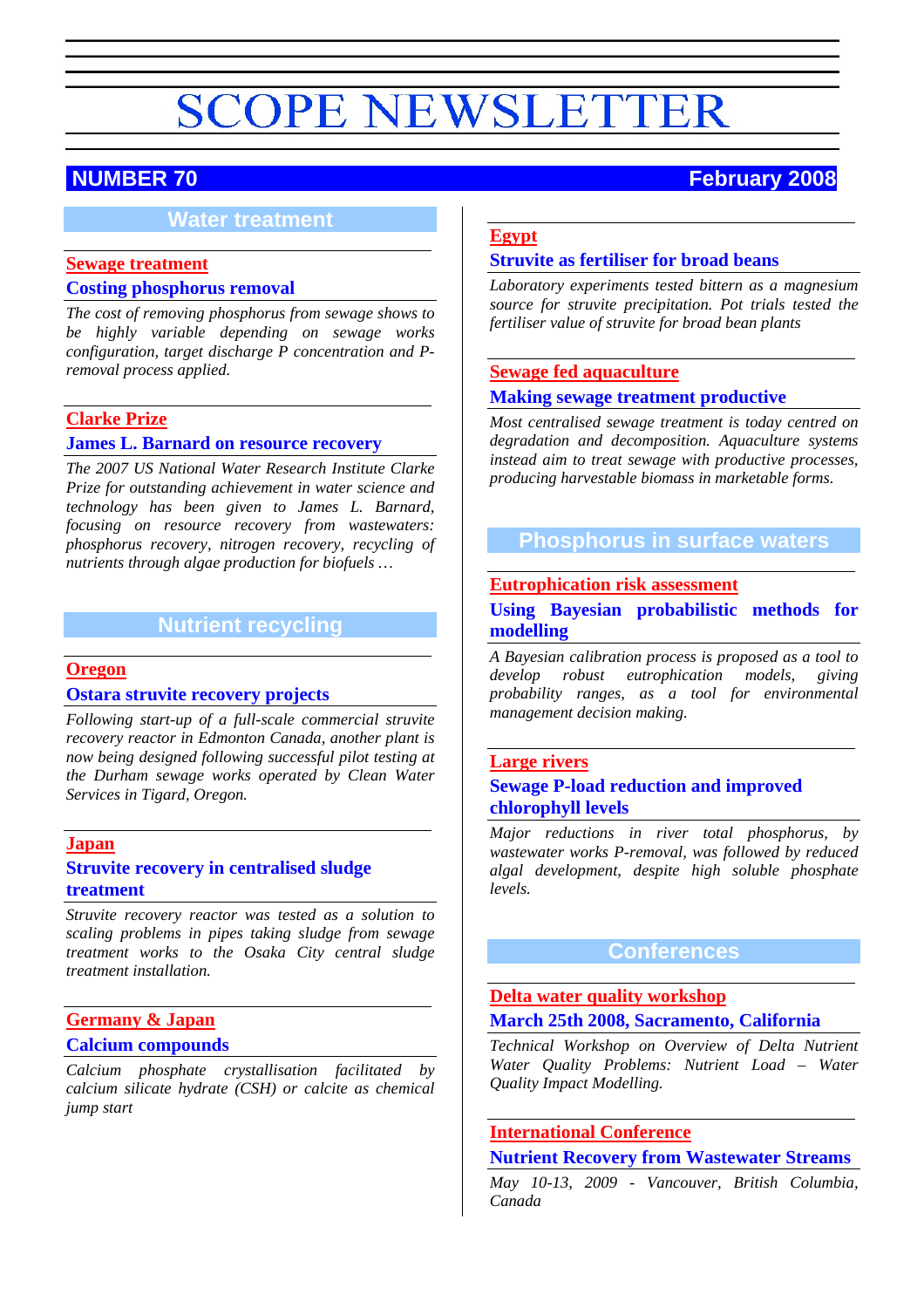#### <span id="page-1-0"></span>**Water treatment**

#### **Sewage treatment Costing phosphorus removal**

A number of different papers present assessments of the cost of phosphorus removal from sewage, looking at costs of adapting existing sewage treatment plants to add Premoval, operating costs of chemical and biological P-removal processes in sewage plants, and costs of phosphorus removal in extensive systems such as wetlands and MAPS (Managed Aquatic Plant Systems).

A study in Georgia, USA (Jiang 2005) uses the software WEST (Hemmis nv, Kortrijk, Belgium) to assess costs of upgrading existing sewage treatment plants according to conditions in Georgia to implement P-removal down to different discharge consent levels for phosphorus, from 2 mgP/l to 0.05 mgP/l. Three plant capacities are considered  $(1 - 100)$ million gallons per day) and three different plant configurations (basic activated sludge AS process with chemical addition, Anoxic/Oxic A/O arrangement of the AS process, Anaerobic/Aerobic/Oxic A/A/O arrangement of the AS process).

The software allows **simulation of costs for both chemical P-removal and biological nutrient removal** processes. The costing takes into account necessary capital investment, operating and maintenance costs, energy, chemical use and sludge disposal.

#### **Costs per kilogramme P-removal for upgrading sewage works**

Costs per kilogramme of phosphorus removed are significantly higher for smaller plants and for lower discharge effluent phosphorus concentrations (TP standard).

| TP limit                                                                                                    | $\overline{2}$<br>mgP/1 | mgP/1       | 0.5<br>mgP/1      | 0.13<br>mgP/1    | 0.05<br>mgP/1     |  |  |
|-------------------------------------------------------------------------------------------------------------|-------------------------|-------------|-------------------|------------------|-------------------|--|--|
| P removed, including<br>$\frac{\sqrt{2}}{2}$<br>capital,<br>operating.<br>chemicals (alum), sludge disposal |                         |             |                   |                  |                   |  |  |
| For<br>capacity<br>$1 MGD$ :                                                                                | $31 - 72$<br>S          | 28-<br>87/S | $195 -$<br>269 \$ | $250-$<br>277 \$ | 387-<br>432 \$    |  |  |
| For<br>capacity<br>100<br>MGD:                                                                              | $8-20S$                 | 13-28<br>S  | 54-65<br>S        | $123-$<br>110\$  | $162 -$<br>163 \$ |  |  |

The **wide variation of cost per kilogramme of P removed** suggests that P-discharge permit trading can significantly reduce the overall cost to society, by enabling P-removal to be implemented where the cost effectiveness is optimal.

#### **Costs for biomass removal of P from agricultural runoff**

A study by the University of Florida (Sano, 2004) assesses the costs of phosphorus removal from agricultural runoff waters, using aquatic plants and biomass, in STAs (Wetland Stormwater Treatment Areas) and MAPS (Managed Aquatic Plant Systems).

STAs are large reservoirs which retain stormwaters so that phosphorus is fixed into soil or plants. The MAPS studied is a more compact system in which phosphorus is retained by a cultivated community of periphytic algae (developed by HydoMentia Inc). The algae are harvested by mechanical scraping and processed into a marketable biomass product.

#### In the eleven systems studied, **costs of phosphorus removal varied, with costs being higher for lower required discharge concentrations**:

• US\$ 268-1,346 per kgP removed for an STA taking phosphorus concentrations down (from 0.04 - 0.18 mgP/l) to a very low discharge consent level of 0.01 mgP/l



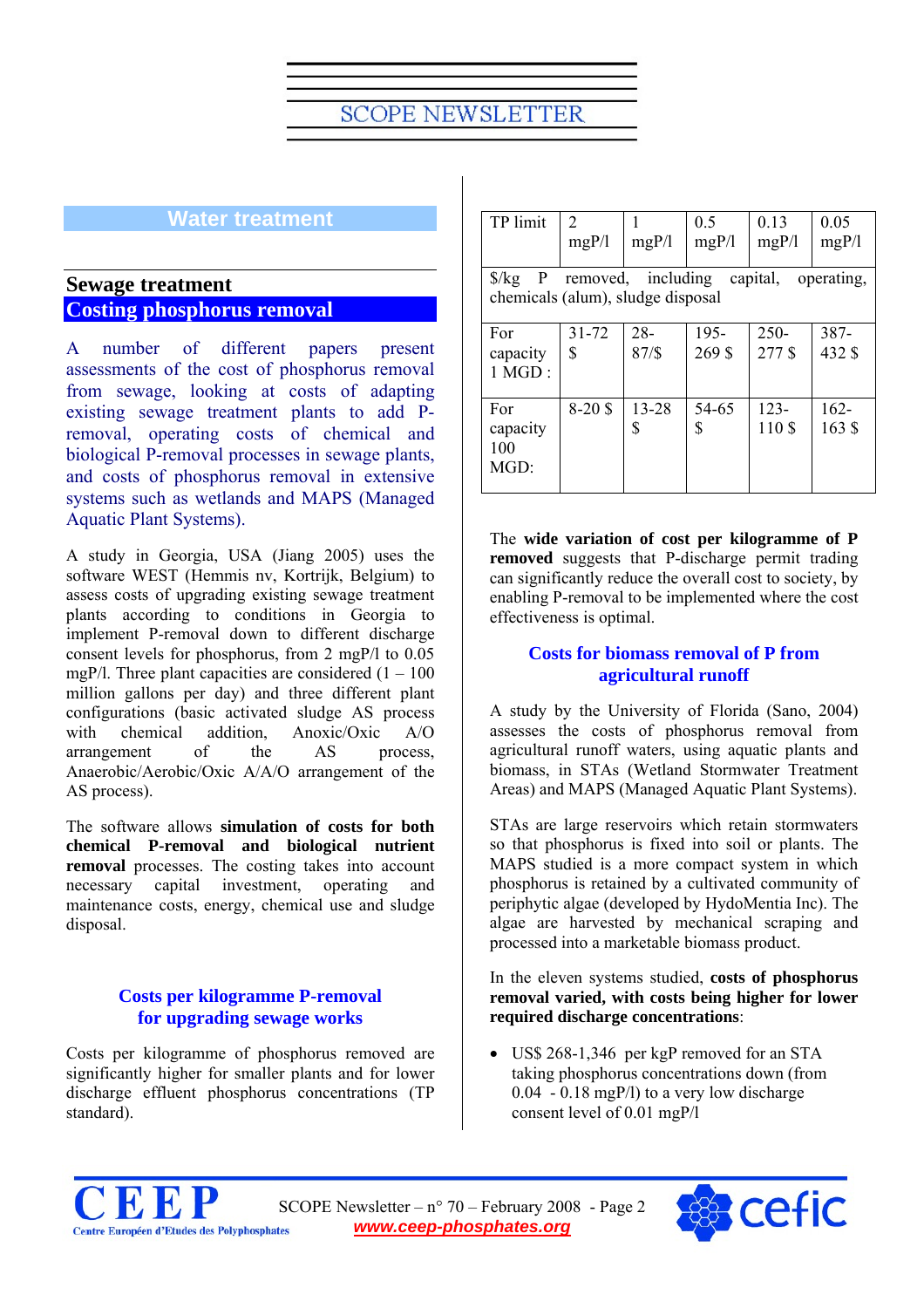- US\$ 77 for an STA taking concentrations down from 0.54 to 0.04 mgP/l
- US\$24 for a MAPS taking concentrations down from 0.3 to 0.155 mgP/l

#### **Biological P-removal, iron or alum ?**

Keplinger et al., 2003, compare different routes for Premoval concluding that **"Biological nutrient removal has become widespread at WWTPs across the US, but is often not cost-effective for small WWTPs**". The authors provide cost estimations for operation of P-removal using alum dosing (chemical costs, sludge disposal, other operating costs) and for capital costs, for 6 WWTPs in the Bosque River catchment, Texas, with served populations of around 360 - 1,100 - 1,300 - 1,500  $-3,500 - 15,000$ .

They estimate that to achieve a discharge consent of 1 mgP/l alum must be dosed at approximately 2.1:1 molar ratio to phosphorus.

#### **Emissions trading**

The authors estimated that if emissions trading was developed, as opposed to applying straight discharge consents to each WWTP, then the per household costs of achieving the objective phosphorus discharge reductions (equivalent to 1 mgP/l for all WWTPs) would be **reduced from 18 to 11 US\$ per household** per year. Opportunities are however limited by P-removal capacity available at certain plants.

#### **Cost estimates for P-removal**

**Other costings for P-removal in sewage works include the following, again showing a wide range of figures:** 

- **UK £ 6.50 per kg P removed**, in sewage works > 10,000 pe (Water Service for Northern Ireland, cited in Smith 2005)
- **approx. 9 €/kgP removed** for a 25,000 pe sewage works (calculated assuming 2gP/pe/day from the figure given 6.7€ pe/year), difference between "biological treatment, N+P removal, filtration" and "biological treatment N removal", operating

costs only - investment costs not included (Sweden VA 2002, annex 6)

- **4.8 €kgP** charged by Stockholm Water to industrial customers (VA 2002, p.17)
- **10 €kgP**, for Iron sulphate precipitation chemical costs (only) to move from existing EU Urban Waste Water Treatment Directive requirements for 1 or 2 mgP/l discharge consent to 0.5 mgP/l discharge (Helcom 2007)
- **approx. 24 31 US\$/kgP removed** for 1 mgP/l discharge consent and 56-73 US\$/kgP for 0.1 mgP/l discharge, calculated from costs given per household, assuming 2.5 persons per household and 2gP/person/day (USA New Jersey, Platt, 2002)
- **4.6 US \$ /kgP** for biological P-removal and \$ 11.3 for chemical P-removal (Woods et al., 1998)
- **31 US\$/kgP** for a 15,000 population sewage works, up to 100 – 730 US\$/kgP for 3,500 to 350 person works, to achieve 1 mgP/l outflow (Keplinger et al., North Bosque Texas, 2003)
- **1 9 UK£/kgP** to achieve 2 mgP/l discharge consent for large sewage works (>10,000 pe), UK£ 3-17 for 1 mgP/l discharge and UK£ 4-24 for stringent discharge P consensts  $(< 1$  mgP/l). For smaller sewage works, the estimated costs increase to the range UK£/kgP 6-60 for sewage works of 2,000 pe, and up to UK£ 35 – 146 for very small sewage works (<2,000 pe). The UK water industry (OFWAT, 2005). However, it is estimated that >90% of sewage collected in the UK in potentially eutrophication sensitive areas is discharged to sewage works > 10,000 pe.

*Jiang 2005: "Estimation of costs of phosphorus removal in wastewater treatment facilities: adaptation of existing facilities", Feb. 2005, Georgia, USA Water Policy Working Paper #2005-011, F. Jiang, M.B. Beck, University of Georgia , R.G. Cummings, K. Rowles, Georgia State University , and D. Russell, Global Environmental Operations, Inc . Work supported by the Georgia Soil and Water Conservation Commission, US Environmental Protection Agency, U.S. Department of Agriculture.* 

[http://www.h2opolicycenter.org/pdf\\_documents/W200501](http://www.h2opolicycenter.org/pdf_documents/W2005011.pdf) [1.pdf](http://www.h2opolicycenter.org/pdf_documents/W2005011.pdf)

*Smith 2005 : "A phosphorus budget for Northern Ireland: inputs to inland and coastal waters", J. of Hydrology 304,* 



SCOPE Newsletter –  $n^{\circ}$  70 – February 2008 - Page 3 *www.ceep-phosphates.org*

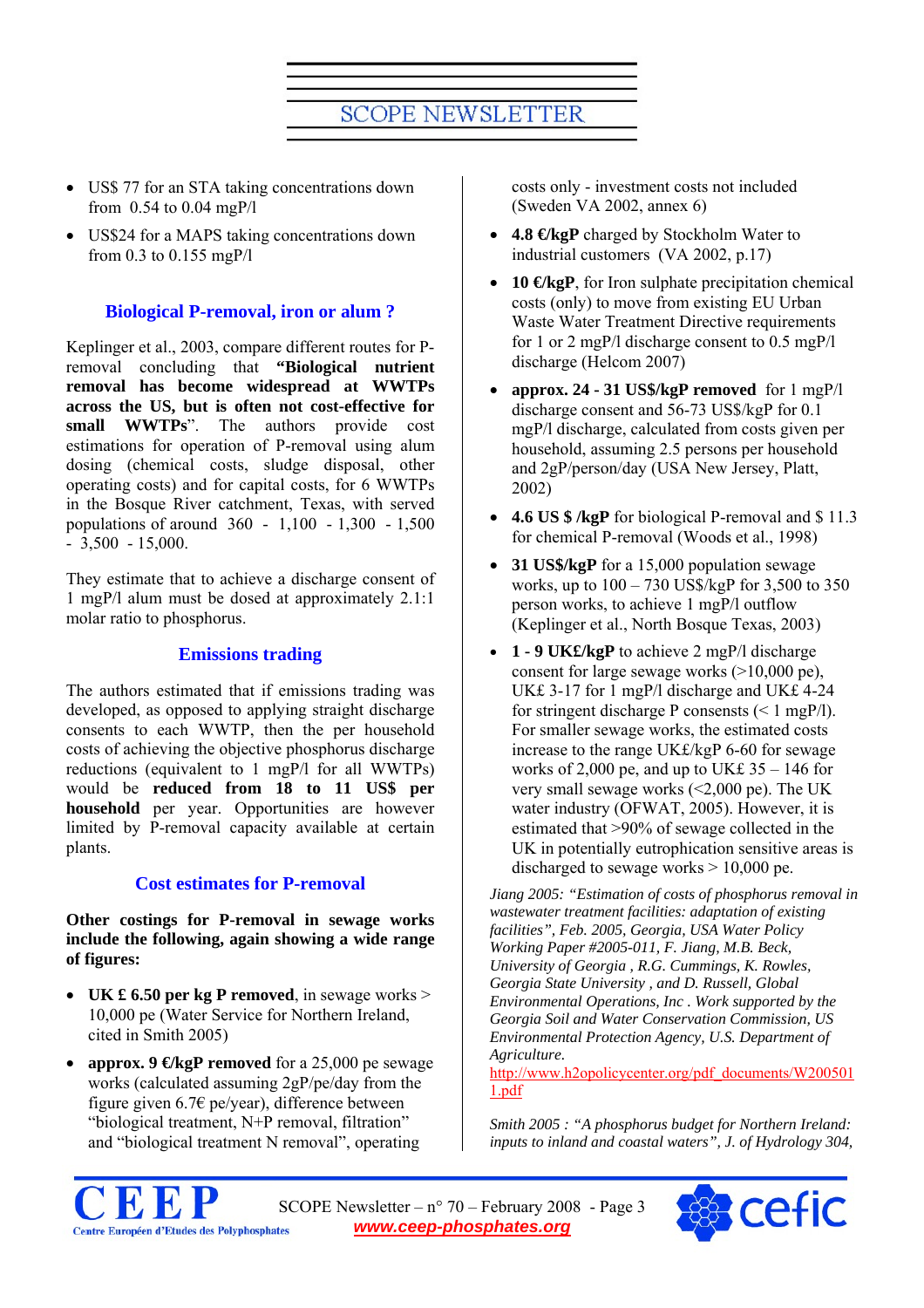<span id="page-3-0"></span>*2005, pages 193-202. R. Smith, C. Jordan, Agriculture, Food and Environmental Science Division, Department of Agriculture and Rural Development, Newforge Lane, Belfast BT9 5PX, UK. J. Annett, Dept. Agricultural and Food Economics, School of Agriculture and Food Science, The Queen's University of Belfast, Newforge Lane, Belfast BT9 5PX, UK* [roger.smith@dardni.gov.uk](mailto:roger.smith@dardni.gov.uk)

*VA, 2002: Swedish Environmental Protection Agency, VA Projekt "Cost-effective methods" 2002, n° 1701378000* 

*Helcom 2007: Helcom BSAP Task Force 4-5 June 2007, document 3/12/Add1, Sweden.* 

*Platt, 2002: "The cost of phosphorus removal", F. Platt, Killiam Associates Consulting Engineers, for 1and 10 million gallon day sewage treatment plants in New Jersey, USA* 

*N. Woods et al., 1998 "Phosphate Recovery: An Economic Assessment." Phosphate recovery at The Natural History Museum available at:* [http://www.phosphorus-recovery.tu](http://www.phosphorus-recovery.tu-darmstadt.de/)[darmstadt.de](http://www.phosphorus-recovery.tu-darmstadt.de/)

*K. Keplinger et al. "Costs and effectiveness of phosphorus control at North Bosque River Wastewater Treatment Plant", Proceedings of the 'Total Maximum Daily Load (TMDL) Environmental Regulations' Conference 8-12 November 2003 Conference*  <http://asae.frymulti.com/abstract.asp?aid=15543&t=1>

*Ofwat (2007) "Water Framework Directive - preliminary Cost Effectiveness Analysis. Water Industry working group Supporting Document ", Version 0.3*  [http://www.ofwat.gov.uk/aptrix/ofwat/publish.nsf/Attachm](http://www.ofwat.gov.uk/aptrix/ofwat/publish.nsf/AttachmentsByTitle/wfd_workgroup-suppdoc210807.pdf/$FILE/wfd_workgroup-suppdoc210807.pdf) [entsByTitle/wfd\\_workgroup](http://www.ofwat.gov.uk/aptrix/ofwat/publish.nsf/AttachmentsByTitle/wfd_workgroup-suppdoc210807.pdf/$FILE/wfd_workgroup-suppdoc210807.pdf)[suppdoc210807.pdf/\\$FILE/wfd\\_workgroup](http://www.ofwat.gov.uk/aptrix/ofwat/publish.nsf/AttachmentsByTitle/wfd_workgroup-suppdoc210807.pdf/$FILE/wfd_workgroup-suppdoc210807.pdf)[suppdoc210807.pdf](http://www.ofwat.gov.uk/aptrix/ofwat/publish.nsf/AttachmentsByTitle/wfd_workgroup-suppdoc210807.pdf/$FILE/wfd_workgroup-suppdoc210807.pdf)

#### **Clarke Prize James L. Barnard on resource recovery**

#### CONVERT GALLONS TO LITRES

The 2007 Clarke Annual Lecture, delivered by James L. Barnard recipient of the 2007 Athalie Richardson Irvine Clarke Prize for outstanding achievement in water science and technology, is entitled "Elimination of eutrophication through resource recovery" and outlines the necessity not only to treat wastewaters, but also to move towards sustainability by recovering for reuse the

resources such wastewaters contain, and in particular the nutrients phosphorus and nitrogen.

The author emphasises the necessity of effective nutrient removal from sewage in urban areas worldwide, to protect water bodies from eutrophication, and also to reduce salinity or health risks downstream.

**The development of biological phosphorus and nitrogen removal can ensure nutrient removal from sewage**, without increasing discharge salinity (no inorganic chemical addition), and facilitates phosphorus recovery for recycling. The biological phosphorus removal process concentrates soluble phosphorus in a sidestream from which recovery is feasible.

However, nutrient removal from agricultural pollution sources (livestock, fertilisers) will also be necessary to achieve eutrophication objectives. Sewage provides only 34% of total phosphorus input to waters in Europe compared to 50% from agriculture (16% fertilisers, 34% livestock), and the proportion from agriculture is even higher for nitrogen sources. Only 11% of nitrogen to the Mississippi comes from municipal and industrial sources, for example, despite the presence of Chicago and other major cities.

#### **Phosphate resources**

Phosphorus is vital to agricultural production and for feeding the world's population.

President Roosevelt in 1938 stated: **"I cannot overemphasise the importance of phosphorus not only to agriculture and soils conservation, but also the physical health and economic security of the people of the nation"**. The world's known reserves of phosphate are expected to last around 200 years but severe competition for supplies may develop within just 50 years from today.

Therefore, recovering phosphates from sewage and animal wastes is necessary for sustainability.

Processes are already operational to recover phosphorus from sewage as struvite (magnesium ammonium phosphate), which can be used as a fertiliser. Other P-recovery routes cited by the author

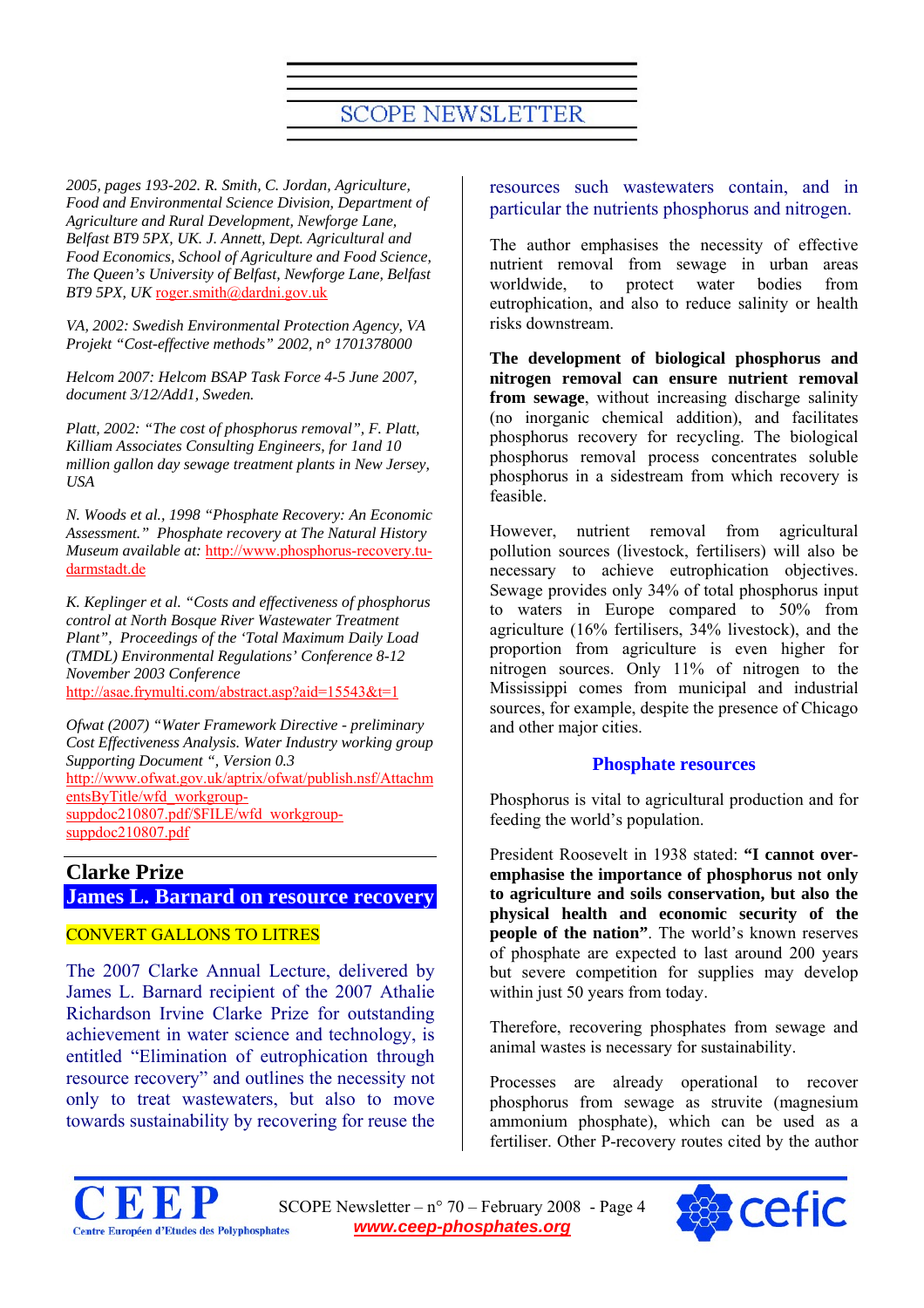<span id="page-4-0"></span>include extracting phosphorus from sewage sludge incineration ash and concentration of phosphorus into biosolids which are then composted to destroy pathogens. The compost can then be stored and applied to land, acting as a soil improver and recycling the phosphorus.

#### **Nitrogen recovery**

Ammonia gas can be stripped from waste waters, and then reacted with sulphuric acid to produce ammonium sulphate. However, this is not economically viable in most situations today, compared to the costs of producing mineral nitrogen fertilisers using natural gas energy input. The issue of nitrogen recovery is not resource related, but concerns energy consumption.

**Urine separation** is presented as a viable route for recovering, for reuse, both nitrogen and phosphorus. After ageing, the pH of urine increases, killing pathogens. The urine is then a complete and wellbalanced fertiliser, with available nutrients.

#### **Algal biofuels**

Some species of algae contain over 50% natural oils. **Production of algae in shallow ponds, fed by nutrients in wastewaters**, can both contribute to breakdown of remaining organic pollutants in the wastewaters, and produce  $20 - 75,000$  litres of biodiesel per hectare per year.

#### **Water reclamation**

With the risks of climate change, and increased risks of droughts, both water consumption reductions and the reuse of water itself from sewage will become increasingly necessary in many countries. Water reclamation by reuse for fertilising golf courses, biofuel production, forests or other non-crop land, where pathogens are not an issue, enables recycling both of the nutrients and the water itself.

*The National Water Research Institute 14th Annual Lecture for the Athalie Richardson Irvine Clarke Prize for Outstanding Achievement in Water Science and Technology: "Elimination of eutrophication through resource recovery", July 12th 2007, James L. Barnard.*  [www.nwri-usa.org/ClarkeLecture/](http://www.nwri-usa.org/ClarkeLecture/)

#### **Oregon Ostara struvite recovery projects**

North America's first full-scale commercial struvite recovery reactor started operation in Edmonton, Canada, in early 2007 (see SCOPE Newsletter 65). Built by Ostara Nutrient Recovery Technologies Inc., the plant is based on the fluidised bed reactor technology developed by UBC (University of British Columbia) over recent years. The struvite fertiliser produced is marketed under the name of Crystal Green. A pilot plant is was tested at the Clean Water Services Durham Advanced Wastewater Treatment Facility, Oregon and successful tests have also been completed  $B$  at the Hampton Roads Sanitation District's Nansemond Wastewater Treatment Plant, Suffolk, Virginia (Chesapeake Bay).

The Durham Plant discharges into the slow moving Tualatin River and applies **strict phosphorus removal limits of 0.1 mg/L in the treated effluent**. Sludge fermentation provides an organic substrate to feed biological nutrient removal. However, at present, 30% of sewage works inflow phosphorus and ammonia comes from the sludge dewatering return liquors. **Struvite precipitation for P-recovery can remove this return phosphorus flow, thus improving biological nutrient removal performance**.

The 8 week pilot trial of the Ostara reactor, treating around  $1/300^{\text{th}}$  of plant capacity  $^{A}$ , demonstrated expected full scale performance and to enabled footprint and cost effectiveness of a full scale plant to be calculated.

Ostara indicate that the sale of the recovered struvite, as fertiliser, covers plant operating costs once installed. Capital costs are indicated at  $1 - 3$  million  $\epsilon$ , recoverable in 3-5 years through savings on sewage works operating costs.

**Furthermore, each tonne of struvite fertiliser produced brings 4-6 tonnes of greenhouse gas credits**.



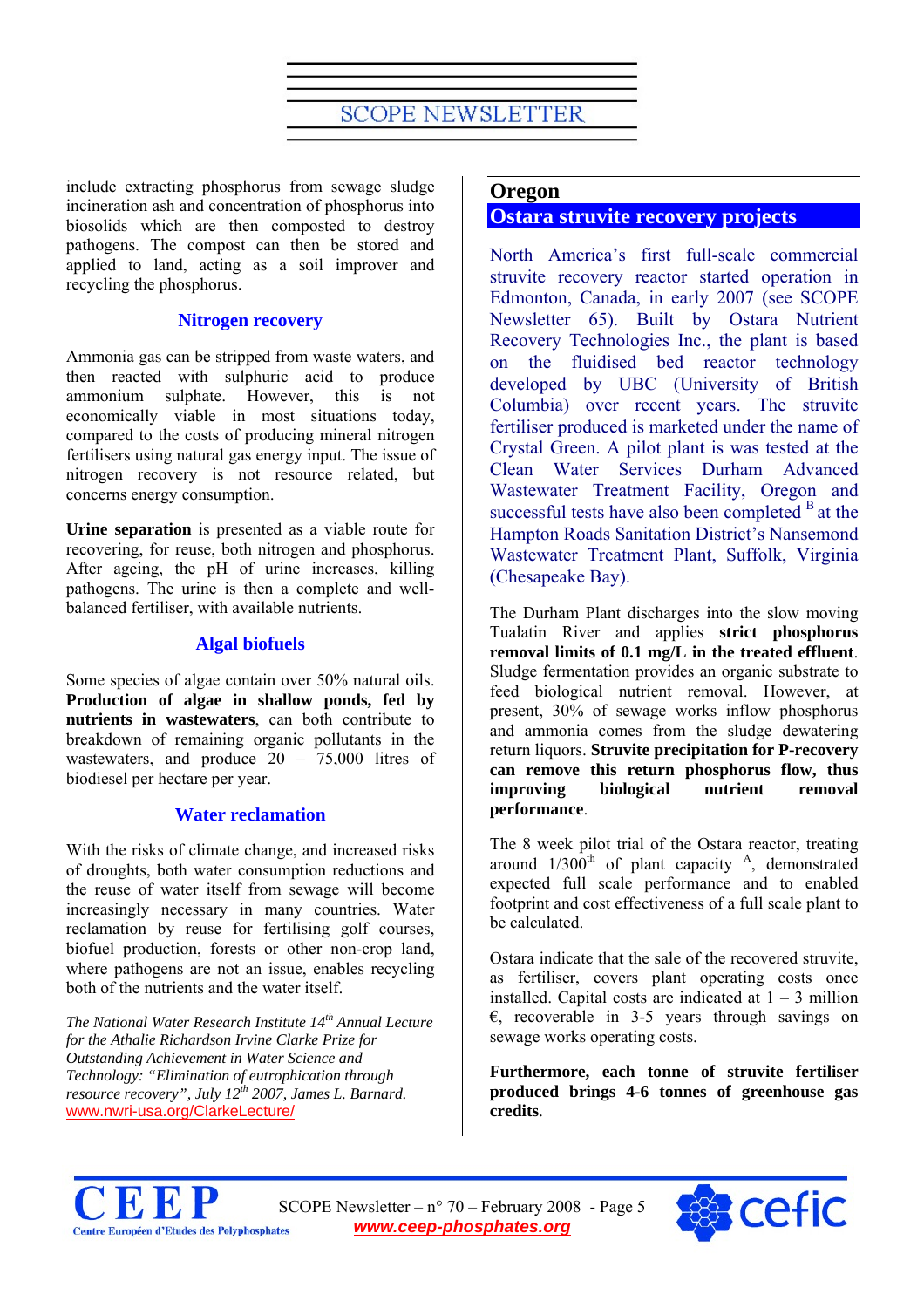| <b>Status of Ostara Nutrient Recovery installations in sewage treatment plants (January 2008)</b> |                                                                                   |                                                                             |  |  |  |
|---------------------------------------------------------------------------------------------------|-----------------------------------------------------------------------------------|-----------------------------------------------------------------------------|--|--|--|
| <b>Site</b>                                                                                       | <b>Dates</b>                                                                      | Capacity                                                                    |  |  |  |
| Annacis Island wwtp, Vancouver,<br>Canada                                                         |                                                                                   |                                                                             |  |  |  |
| Lulu<br>Island<br>Vancouver,<br>wwtp,<br>Canada                                                   | 2004-2006, see SCOPE Newsletters<br>56 & 60                                       | Experimental (19-40 litre reactors)                                         |  |  |  |
| Penticton wwtp, British Columbia,<br>Canada                                                       |                                                                                   |                                                                             |  |  |  |
| Suffolk,<br>Nansemond<br>wwtp,<br>Virginia, USA                                                   | 2006-2007, see SCOPE Newsletter<br>65 and [F] below                               |                                                                             |  |  |  |
| Durham, Oregon, USA                                                                               | $2007 -$ Pilot                                                                    | Design underway for full scale 3                                            |  |  |  |
|                                                                                                   | $2008 - Full Scale$                                                               | reactor facility with 1500 kg/day<br>struvite production capacity           |  |  |  |
| Gold Bar wwtp, Edmonton, Alberta,<br>Canada                                                       | Full scale plant commissioned May<br>2007 [G]                                     | Full-scale reactor (1500)<br>kg/day<br>production<br>struvite<br>capacity), |  |  |  |
|                                                                                                   | treating one fifth of the wwtp<br>Following pilot reactor trials 2006<br>capacity |                                                                             |  |  |  |

#### **Greenhouse gas credits**

In a paper presented at "Wastewater Biosolids Sustainability" conference 2007 (see below  $E$ ), the Life Cycle Analysis of the struvite recovery process is assessed, calculated for the full-scale installation constructed at **Gold Bar Edmonton** treating supernatant equivalent to 200,000 population (one fifth of the sewage treatment works capacity), and based on the operating results of the 6 month pilot plant trial at this sewage works in 2006.

#### These pilot trial results show that **the Ostara process can recover 75% of soluble phosphate in digester supernatant, as recyclable struvite**.

This would generate 180 tonnes/year of struvite and economise over 2,000 tonnes/year of greenhouse emissions. Extended to the whole sewage works capacity, the struvite recovery process would reduce plant phosphorus load by 20% and nitrogen load by 5%, and would result in a **net greenhouse gas**  emissions reduction of  $12,400$  tonnes  $CO<sub>2</sub>$ **equivalent per year**.

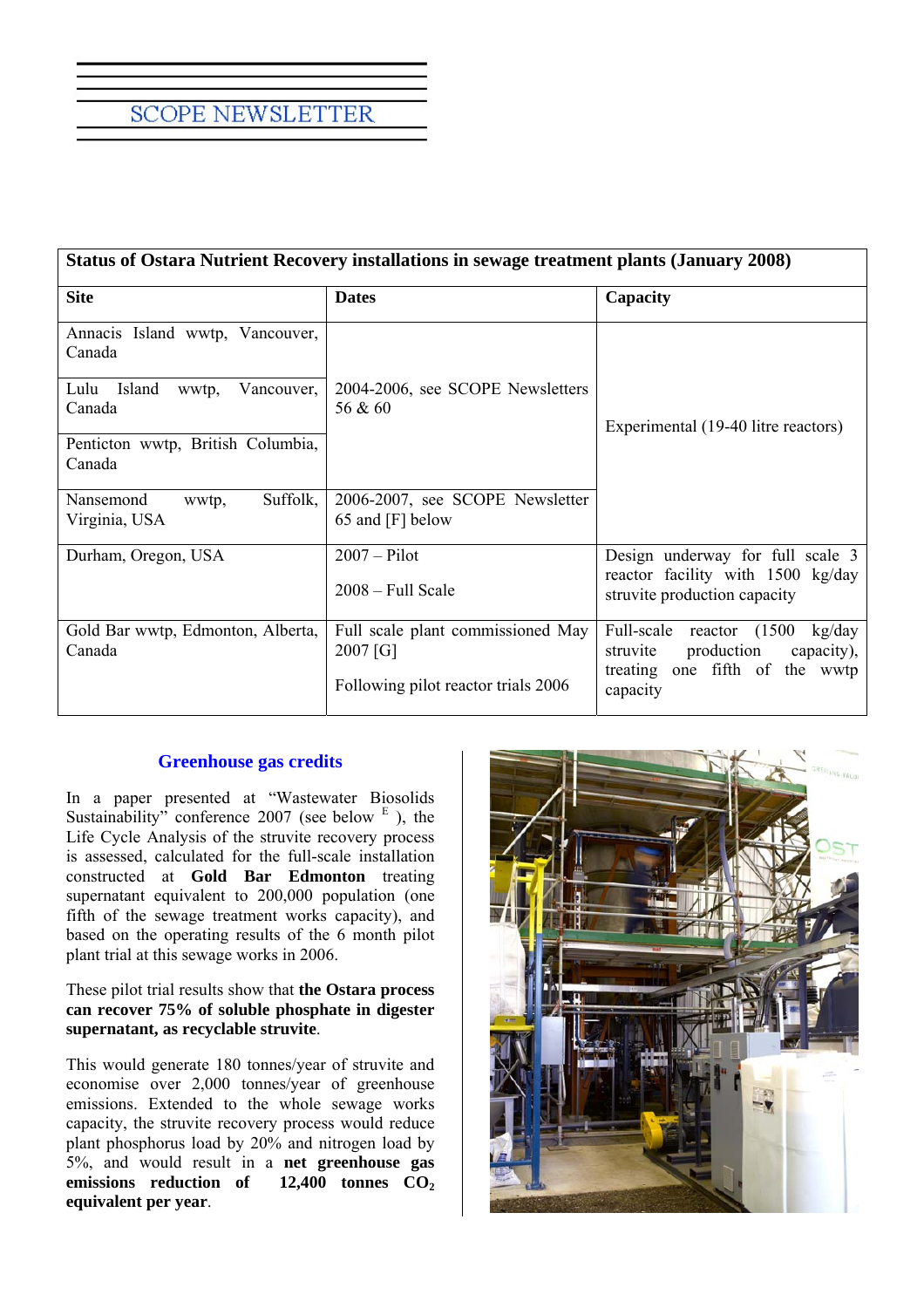#### **LCA assessment**

The Life Cycle assessment compares:

- treatment with struvite recovery and use of recovered struvite as fertiliser
- no struvite recovery: higher wastewater discharge phosphate and ammonia levels, conventional production of mineral fertilisers for the same agricultural nutrient value

Results of the Life Cycle Assessment show significantly lower estimated emissions where struvite recovery is applied

| Tonnes per year,<br>for a population of<br>200,000<br>$(500,000$ litres/day)<br>$(1/5th$ of sewage<br>works total capacity) | <b>With struvite</b><br>recovery | Without<br>struvite<br>recovery |
|-----------------------------------------------------------------------------------------------------------------------------|----------------------------------|---------------------------------|
| Struvite production                                                                                                         | 180<br>tonnes/year               |                                 |
| Emissions to air<br>(tonnes/year)                                                                                           |                                  |                                 |
| Sulphur dioxide                                                                                                             | 1.8                              | 4.3                             |
| Carbon monoxide                                                                                                             | 0.7                              | 3.0                             |
| Nitrogen dioxide                                                                                                            | 1.3                              | 5.2                             |
| Greenhouse gas<br>emissions<br>(tonnes/year)                                                                                |                                  |                                 |
| $CO2$ equivalent                                                                                                            | 430                              | 2492                            |
| Emissions to soil<br>(kg/year)                                                                                              |                                  |                                 |
| Cadmium                                                                                                                     | 0.1                              | 7.2                             |
| Chromium                                                                                                                    | 0.4                              | 64.3                            |
| Arsenic                                                                                                                     | 0.2                              | 0.9                             |



#### **Struvite precipitation kinetics**

The University of British Columbia team which helped to develop the Ostara reactor technology, is continuing its work into struvite precipitation. Two papers at the IWA Biosolids Management conference, Canada, June 2007, present their ongoing research.

One paper C presents results of **stirred beaker lab tests** using pure reagent solutions. An initial phosphorus ( $\overline{PQ_4-P}$ ) concentration of 30.5 mgP/l was tested with various magnesium and ammonium concentrations and pH in the range 7.9 -8.5. Results show significantly faster struvite precipitation with a Mg:P molar ratio of 1.3:1 compared to 1:1, but no significant increase for a higher ratio of 1.6:1. Mixing speed and seeding with struvite crystals showed to have little effect on the intrinsic precipitation kinetics, possibly because the lower mixing speed used was already higher than the optimum suggested by Wang et al 2006. (see SCOPE Newsletter 60).

A second paper  $\overline{D}$  presents further results of experiments using two identical 19-litre volume pilot struvite reactors (see "Pilot scale experiments …" in SCOPE Newsletter 60), using real sewage works sludge centrate at the **Lulu Island Wastewater Treatment Plant** (LIWWTP), Richmond, British Columbia, Canada. The centrate had a soluble phosphate concentration of average  $76 \text{ mgP-PO}_4/l$ . Magnesium chloride was added to ensure a 1.3:1



SCOPE Newsletter –  $n^{\circ}$  70 – February 2008 - Page 7 *www.ceep-phosphates.org*

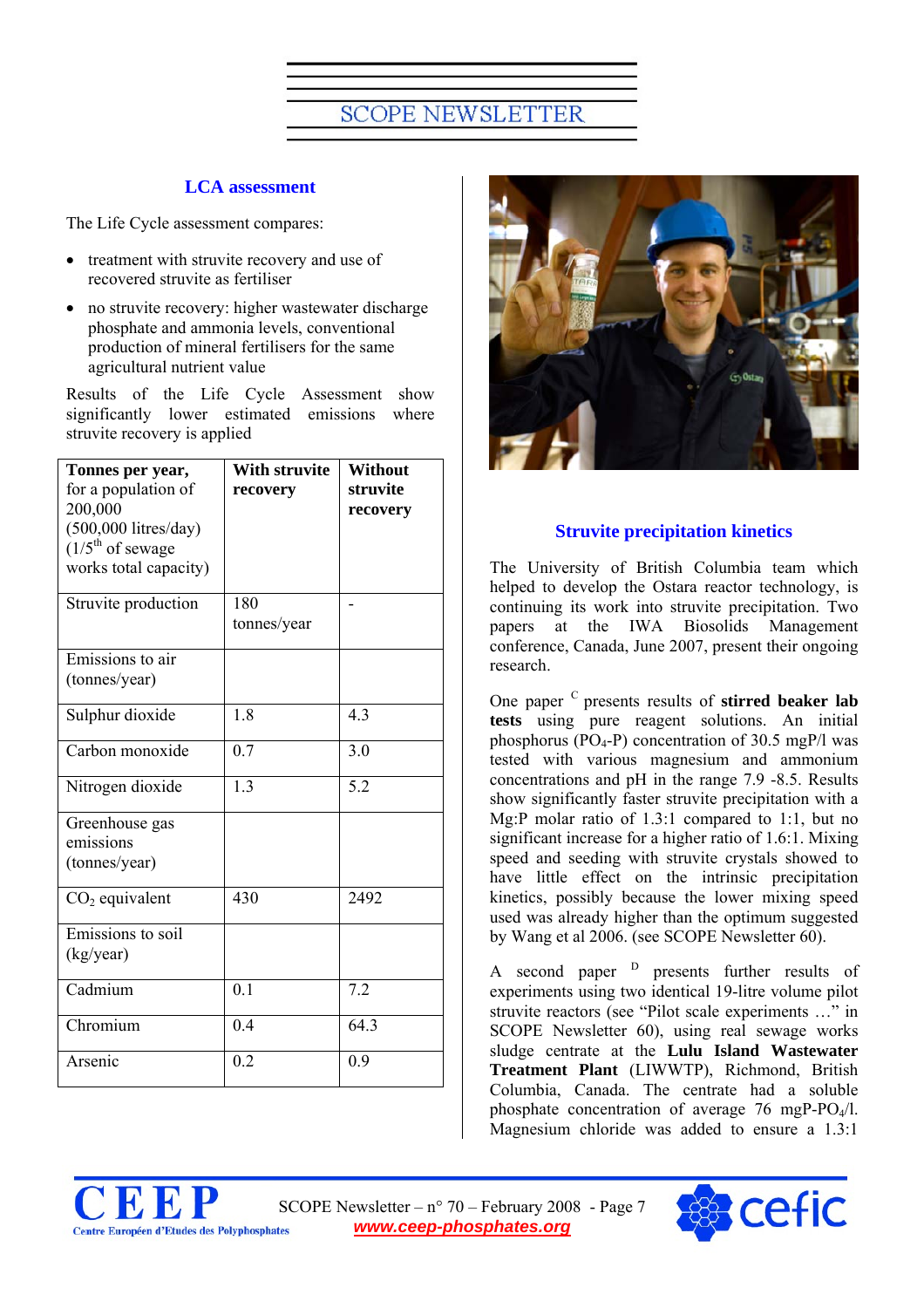Mg:P ratio and sodium hydroxide to ensure an optimal operating pH of  $8.2 - 8.3$ .

**Struvite was successfully produced in 0.5 – 3.5 mm pellets**. Important issues in reactor operation were shown to be: the mixing and energy at the liquor injection point at the base of the reactor, where spontaneous nucleation (fines) tended to occur because of local conditions even when the average reactor conditions were below supersaturation ; and upflow velocity, with a narrow window of conditions appropriate to ensure mixing but avoid carry-over of fines. 75-85% phosphate removal was thus achieved in the reactor with a liquor recycle ratio of 5-9.

#### **Referenced papers**

*A] Tigard - Tualatin – Sherwood Times June 27th 2007 "CWS's Durham treatment plant sludge just may smell like money"* 

[http://www.localnewsdaily.com/sustainable/story.php?stor](http://www.localnewsdaily.com/sustainable/story.php?story_id=118299244908679800) y id=118299244908679800

*B] Ostara News Release, 1st May 2007, Virginia Suffolk pilot plant trials:* [http://www.onrti.com/news\\_release1.htm](http://www.onrti.com/news_release1.htm)

*C] "Effects of Various Process Parameters on Struvite Precipitation Kinetics and Subsequent Determination of Rate Constants", M. Rahaman, N. Ellis, D. Mavinic*  [http://www.cepis.ops](http://www.cepis.ops-oms.org/bvsaar/cdlodos/pdf/phosphorusrecovery447.pdf)[oms.org/bvsaar/cdlodos/pdf/phosphorusrecovery447.pdf](http://www.cepis.ops-oms.org/bvsaar/cdlodos/pdf/phosphorusrecovery447.pdf)

*D] "Phosphorus recovery from wastewater through struvite formation in fluidized bed reactors: a sustainable approach", M. Bhuiyan, D. Mavinic, F. Koch*  [http://www.cepis.ops](http://www.cepis.ops-oms.org/bvsaar/cdlodos/pdf/effectsofvarious535.pdf)[oms.org/bvsaar/cdlodos/pdf/effectsofvarious535.pdf](http://www.cepis.ops-oms.org/bvsaar/cdlodos/pdf/effectsofvarious535.pdf)

*For both papers, authors: Environmental Engineering Group, Department of Civil Engineering and Fluidization Research Centre, Department of Chemical & Biological Engineering, University of British Columbia (UBC), Vancouver, BC, Canada.* [dsm@civil.ubc.ca](mailto:dsm@civil.ubc.ca)

*Both papers: IWA Conference Moving Forward, Wastewater Biosolids Sustainability Technical Managerial and Public Synergy, June 24-27, Moncton, New Brunswick, Canada*  [http://www.iwabiosolidsmoncton2007.ca](http://www.iwabiosolidsmoncton2007.ca/)

*E] "Value From Waste – Struvite Recovery at the City of Edmonton's Gold Bar WWTP"* [http://www.cepis.ops](http://www.cepis.ops-oms.org/bvsaar/cdlodos/pdf/valuefromwaste575.pdf)[oms.org/bvsaar/cdlodos/pdf/valuefromwaste575.pdf](http://www.cepis.ops-oms.org/bvsaar/cdlodos/pdf/valuefromwaste575.pdf)

*A. Britton\*, F. Sacluti\*\*, W. Oldham\*\*\*, A.* 

*Mohammed\*\*, D. Mavinic\*\*\*\*, F. Koch\*\*\*\*. Authors: \* Ostara Nutrient Recovery Technologies Inc. Unit 690 – 1199 West Pender St, Vancouver BC, V6E 2R1, Canada,*  [abritton@onrti.com](mailto:abritton@onrti.com) *\*\* City of Edmonton, 10977 – 50 Street, Edmonton, AB, T6A 2E9, \*\*\* Stantec, 1007, 7445–132 Street, Surrey, BC, V3W 1J8, Canada \*\*\*\* The University of British Columbia, Civil Engineering, as above.* 

*F] "Nutrient Recovery by Struvite Crystallization Process: Virginia Experience"* 

http://www.ostara.com/files/u1/EC\_07\_Paper\_Session\_4 [Ram\\_Prasad-\\_Manuscript.pdf](http://www.ostara.com/files/u1/EC_07_Paper_Session_4_Ram_Prasad-_Manuscript.pdf)

*R. Prasad\*\*\*\*\*, A. Britton\*,2 Bill Balzer\*\*\*\*\*\*, Gary Schafran\*\*\*\*\*. Authors: \*\*\*\*\* Old Dominion University, Rm 135 Kaufman Hall, Hampton Blvd, Norfolk, Virginia 23529, \* Ostara Nutrient Recovery Technologies Inc. as above, \*\*\*\*\*\* Hampton Roads Sanitation District.* 

*G] Ostara News Release, 3rd December 2007 "Ostara Nutrient Recovery Technologies Inc.: Edmonton Reveals World's First Industrial Scale Sewage Treatment Facility to Recycle Nutrients Into Environmentally-Safe Commercial Fertilizer"* 

[http://www.ostara.com/files/u1/Dec\\_3\\_2007\\_Ostara\\_News](http://www.ostara.com/files/u1/Dec_3_2007_Ostara_News_Release.pdf) [\\_Release.pdf](http://www.ostara.com/files/u1/Dec_3_2007_Ostara_News_Release.pdf)

#### **Other papers:**

*"Prediction of Struvite Precipitation Potential using a Chemical Equilibrium Model", M. Bhuiyan, 2007 BCWWA (British Columbia Water and Waste Association) Annual Conference, 24 April 2007*  [http://www.civil.ubc.ca/pcwm/Seminars/Iqbal%20Bhuiyan](http://www.civil.ubc.ca/pcwm/Seminars/Iqbal Bhuiyan.pdf) [.pdf](http://www.civil.ubc.ca/pcwm/Seminars/Iqbal Bhuiyan.pdf)

*"Finding a long term solution to struvite accumulation in biological nutrient removal (BNR) plants", K. Parvez Fattah, 2007 BCWWA (British Columbia Water and Waste Association) Annual Conference, 24 April 2007*  [http://www.civil.ubc.ca/pcwm/Seminars/Parvez%20Fattah.](http://www.civil.ubc.ca/pcwm/Seminars/Parvez Fattah.pdf) [pdf](http://www.civil.ubc.ca/pcwm/Seminars/Parvez Fattah.pdf)

*See also Thesis by K. Fattah, University of British Columbia – Civil Engineering, 2004 "Pilot Scale Struvite Recovery Potential from Centrate at Lulu Island Wastewater Treatment Plant"*  <http://www.civil.ubc.ca/department/theses.htm>

*UBC Contact: Don Mavinic* [dsm@civil.ubc.ca](mailto:dsm@civil.ubc.ca) *Web:*  <http://www.civil.ubc.ca/>

*Ostara Nutrient Recovery Technologies Inc. : Debra Hadden* [dhadden@hoggan.com](mailto:dhadden@hoggan.com) *website* [www.ostara.com](http://www.ostara.com/)



SCOPE Newsletter – n° 70 – February 2008 - Page 8 *www.ceep-phosphates.org*

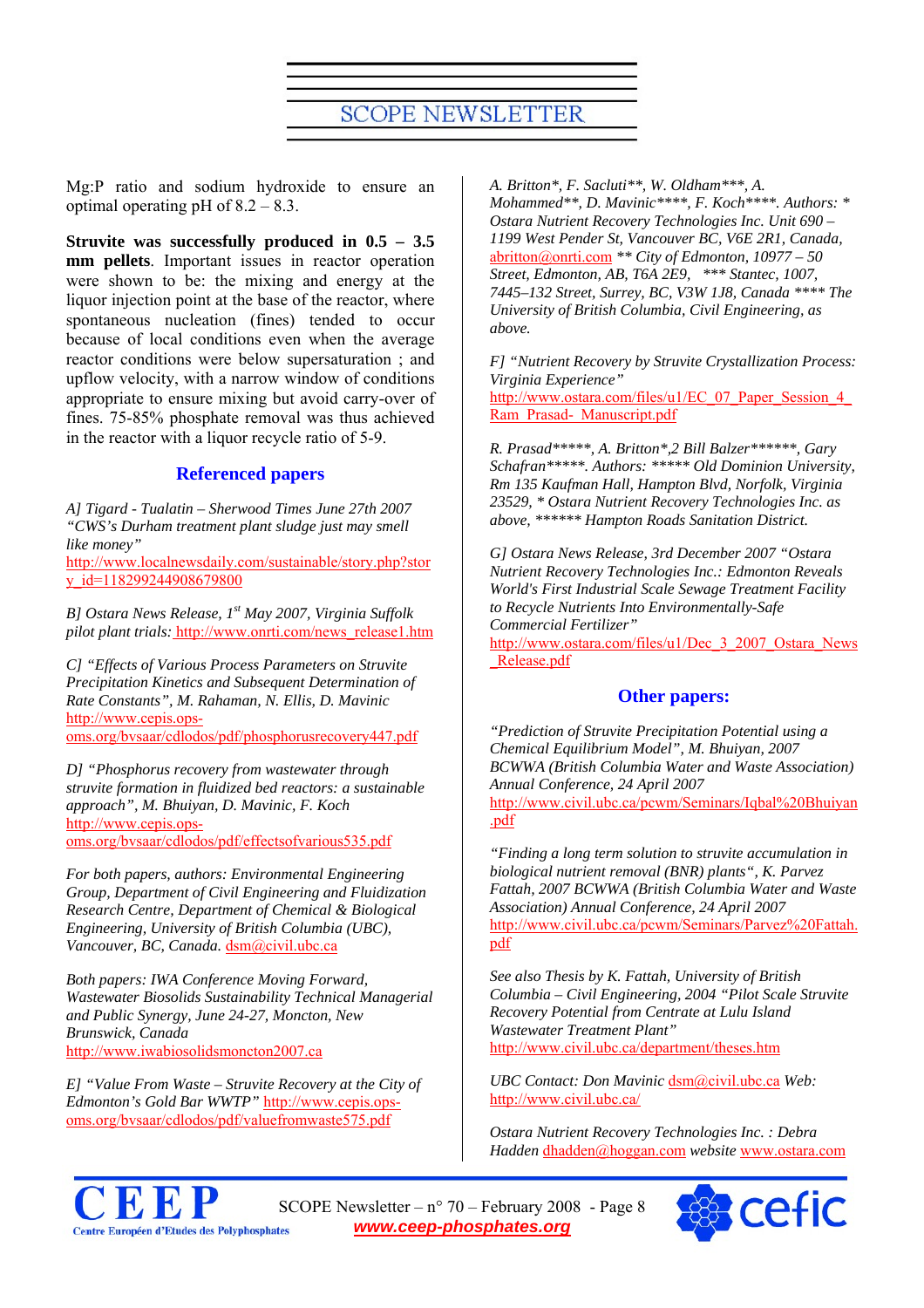#### <span id="page-8-0"></span>**Japan**

### **Struvite recovery in centralised sludge treatment**

Osaka City is developing centralised sewage sludge treatment, with anaerobically digested sludge conveyed to the central treatment plant through pipes. The operators are concerned by the risk of struvite precipitation in the piping or reservoir tanks because the sewage plants use a high-solids thermophilic digestion process to facilitate the downstream sludge treatment process. At present, this risk of struvite fouling is addressed by adding iron chloride to remove phosphate from the sludge. A pilot scale struvite precipitation reactor (total 156 litre capacity) was tested for six months. The objectives were to avoid struvite deposit problems, avoid the iron chloride addition, and at the same time recover phosphate for recycling as a fertiliser.

The digested sludge contained 100 – 140 mg/l soluble phosphorus, around 1,000 mg/l ammonium nitrogen and around 10 mg/l magnesium.

The struvite recovery installation consisted of a **170cm high pilot-scale fluidised bed struvite precipitation reactor**, with interior baffles and a wider top-reactor zone to enable settling of smaller particles, along with particle separators.

#### **Struvite concentration and separation units**

A liquid cyclone was installed downstream of the reactor outflow (reactor top overflow). During dayto-day continuous running operation, struvite particles from this reactor outflow stream were collected at the bottom of the liquid cyclone and returned to the reactor as seed crystals, and the final treated liquor steam overflowed from the top of the liquid cyclone.

Occasionally, struvite particles were also withdrawn from the bottom of the reactor, as a batch operation. In this case, the bottom of the reactor was connected the inflow to the liquid cyclone, and the bottom of the liquid cyclone was connected to a  $0.3$  mm screen separator. After screen sorting, the particles larger

than 0.3 mm were recovered as recycled phosphate granules, and overflow from the liquid cyclone along with rinsing water from the screen separator, which contained fine struvite crystals, were returned to the reactor as seed crystals.

**Both magnesium chloride and magnesium hydroxide were tested as magnesium sources**, at different pH. Magnesium chloride appeared as a more effective reagent, because of its higher solubility resulting in faster reaction times, thus making it easier to avoid excess magnesium being left in the reactor overflow where it would be susceptible to cause struvite deposit problems downstream. However, magnesium chloride necessitated the addition of sodium hydroxide to achieve an operating pH of 8.5, and was significantly more expensive to purchase.

**An objective outflow concentration of 20 mg/l soluble phosphorus was achieved and struvite granules of size 0.3 – 2 mm were recovered**, with  $60\%$  of particles being in the range  $0.425 - 0.8$  mm diameter.

#### **Fertiliser**

The recovered struvite was analysed for content of magnesium, ammonium and phosphate, showing levels very close to those expected in pure struvite. **Analysis of heavy metals and other contaminants and were below levels fixed by the Fertiliser Control Act in Japan**, so that the recovered struvite could be used as a fertiliser or in fertiliser manufacture.

Comparison was made between struvite deposit fouling of piping and stirrer blades in the digested sludge, and in liquor after treatment in the struvite recovery reactor. After 125 days, a 25mm pipe taking digested sludge showed approx 2.5mm thickness scaling, whereas **the pipe for struvite reactor treated liquor showed no fouling**, with similar observations for the stirrer blades.

*"Experiment on phosphorus recovery from digested sludge using struvite crystallization method", Takaaki Nakamura, Public Works Bureau Osaka City Government, Japan, Akira Nakabayashi, Tsukishima Kikai Co. Ltd., Takeshi Nakamura, Unitika Ltd, Japan* [tomohiro](mailto:tomohiro-matsushita@unitika.co.jp)[matsushita@unitika.co.jp](mailto:tomohiro-matsushita@unitika.co.jp)



SCOPE Newsletter –  $n^{\circ}$  70 – February 2008 - Page 9 *www.ceep-phosphates.org*

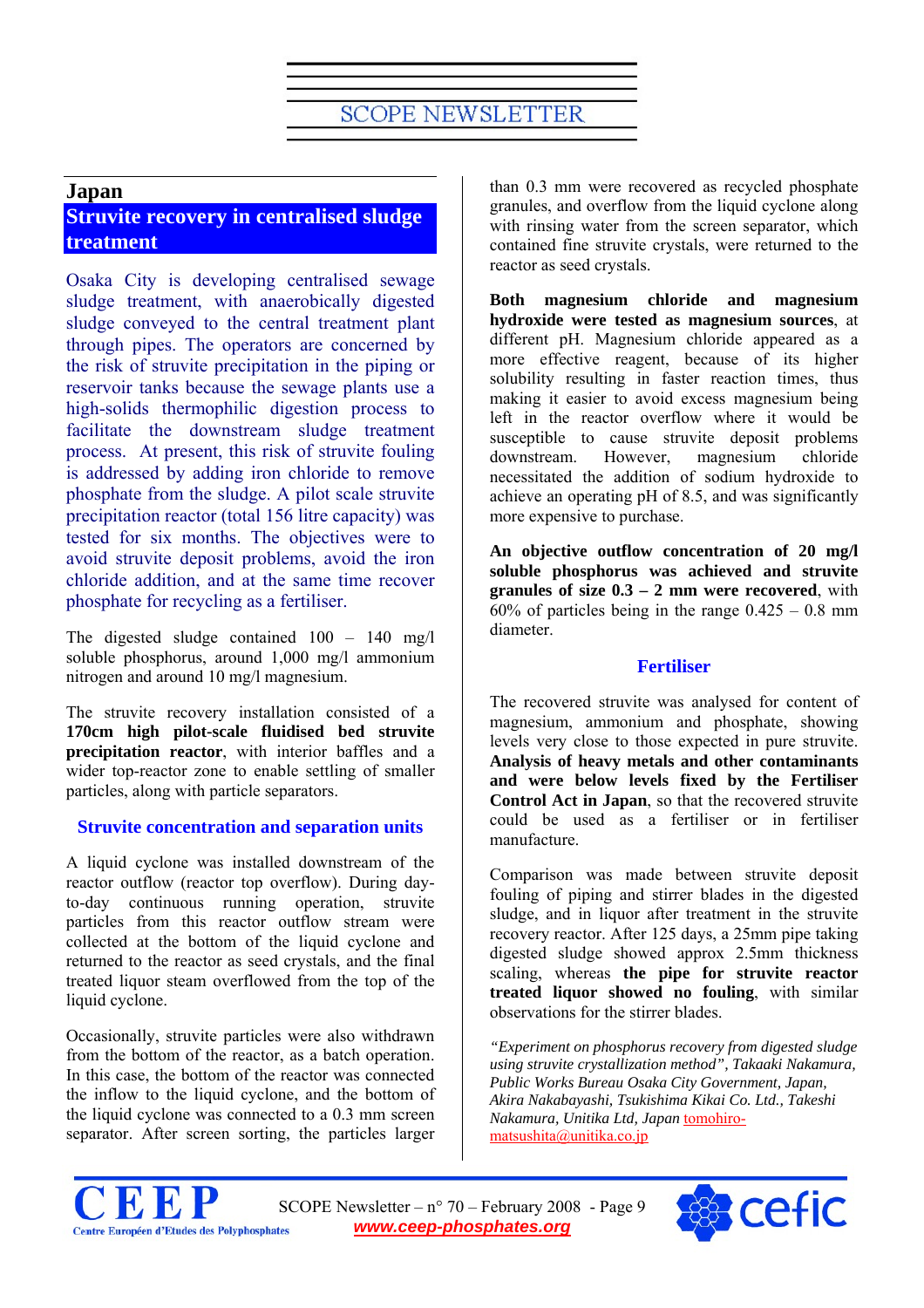

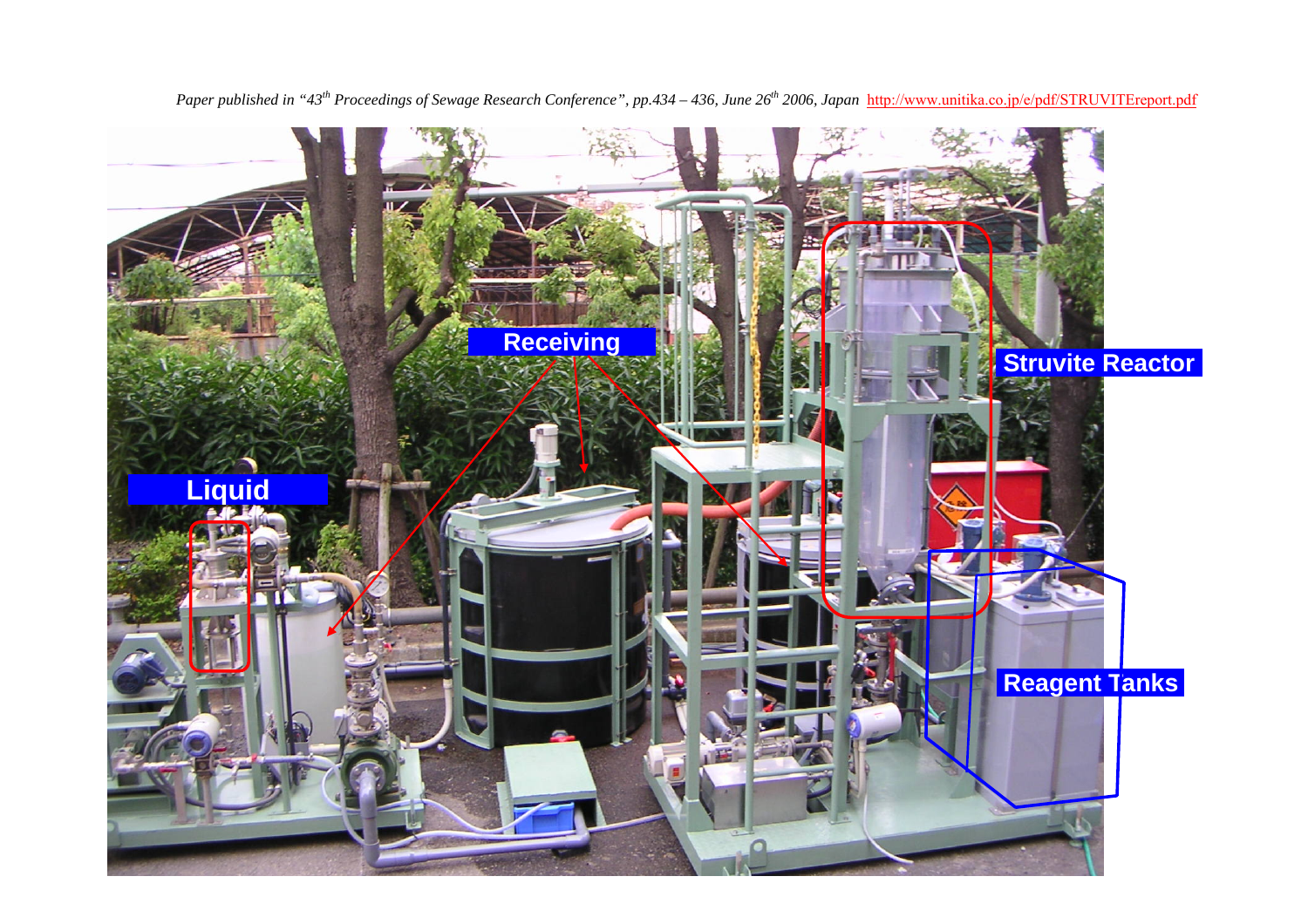### <span id="page-10-0"></span>**Germany & Japan Calcium compounds**

A number of studies in Germany and Japan have looked at the possibilities of using calcium silicate hydrate (crystalline CSH of a tobermorite-like composition and structure) as a seed material to enable the recovery of phosphates from waste waters, by stimulating the crystallisation of calcium phosphates. This follows similar work using calcite (calcium carbonate) and mixtures of calcite and CSH. The CSH proved to be more resistant to inhibition by organic materials present in the wastewater than is calcite.

Previous studies using tobermorite are summarised in SCOPE Newsletter n°60 and using calcite in SCOPE Newsletter N° 49.

The CSH seed material used in the experiments in Germany was a construction industry by-product, rich in tobermorite  $(Ca_5Si_6O_{16}(OH))^*4H_2O$ , with grain sizes of  $0.6 - 1.3$  mm for material A and  $0.5 -$ 1.5 mm for material B.

The previous work (SCOPE Newsletter N°60) had suggested that the **effectiveness of tobermorite in stimulating calcium phosphate precipitation** is related to a leaching of calcium ions, which both increases the pH in the solution near the solid surface (CaOH) and provides available calcium for the formation of calcium phosphates. The tobermorite remained effective as long as reactor outflow pH was higher than inflow pH, that was approximately 3000 bed volumes.

In Berg et al. (2006b) the interrelationship between structural as well as chemical properties and the reaction behaviour have been investigated. As dominant factors the porosity of the material, initial P-concentration and the pH value of the waste water were identified. Porosity controls the efficiency of the P-fixation process, whereas the chemical water composition determines the type of Ca-P mineral formed, with both hydroxyapatite and brushite formed. **The better water solubility of brushite is promising regarding the use of the reaction products as a fertiliser**.

In the experiments presented in Berg et al. 2005 and 2006a, **precipitation was tested in 20 – 100 litre fixed bed and 60 litre stirred reactor experiments**, using treated waste water from the Forschungszentrum Karlsruhe activated sludge sewage treatment plant (with phosphate added up to 10 or 25 mg/l to simulate a biological nutrient removal plant side stream), and from the side stream of a Phostrip biological P-removal plant in Austria.

Results were similar to the previous experiments, but with the B material showing somewhat better performance, remaining **effective up to around 4000 bed volumes**. This material B had lower levels of iron, zinc and copper compared to material A, thus improving the quality of the phosphorus-rich reaction product (lower levels of these contaminants than commercial phosphate rock), it which could thus potentially be used as a phosphate rock substitute. Also the P content of the precipitated hydroxyapatite at  $11 - 13\%$  P was similar to that of commercial phosphate rock. Some drying of the recovered phosphate product would be necessary before storage or transport.

Loss of smaller seed crystals in the stirred reactor outflow showed to be a potential issue, which the authors suggested could be addressed by modifying the reactor design (improved sedimentation zone) or operation (long term batch operation). The fixed bed reactor required weekly backwashing (using the liquor to be treated and air) to dislodge organics.

#### **Cost evaluation**

A cost evaluation was carried out on the basis of a biological P-removal process side stream liquor, electro-flotation to remove suspended solids from the liquor followed by the crystallisation reactor, with solar drying of the recovered phosphate. The electroflotation step was considered not necessary if a continuous stirred reactor was used rather than a fixed bed reactor.

Fixed bed experiments, performed with different mixtures of CSH and calcite showed that the efficiency of the P-Recovery process was mainly attributed to the CSH fraction in the mixture (Berg et al., 2007a).



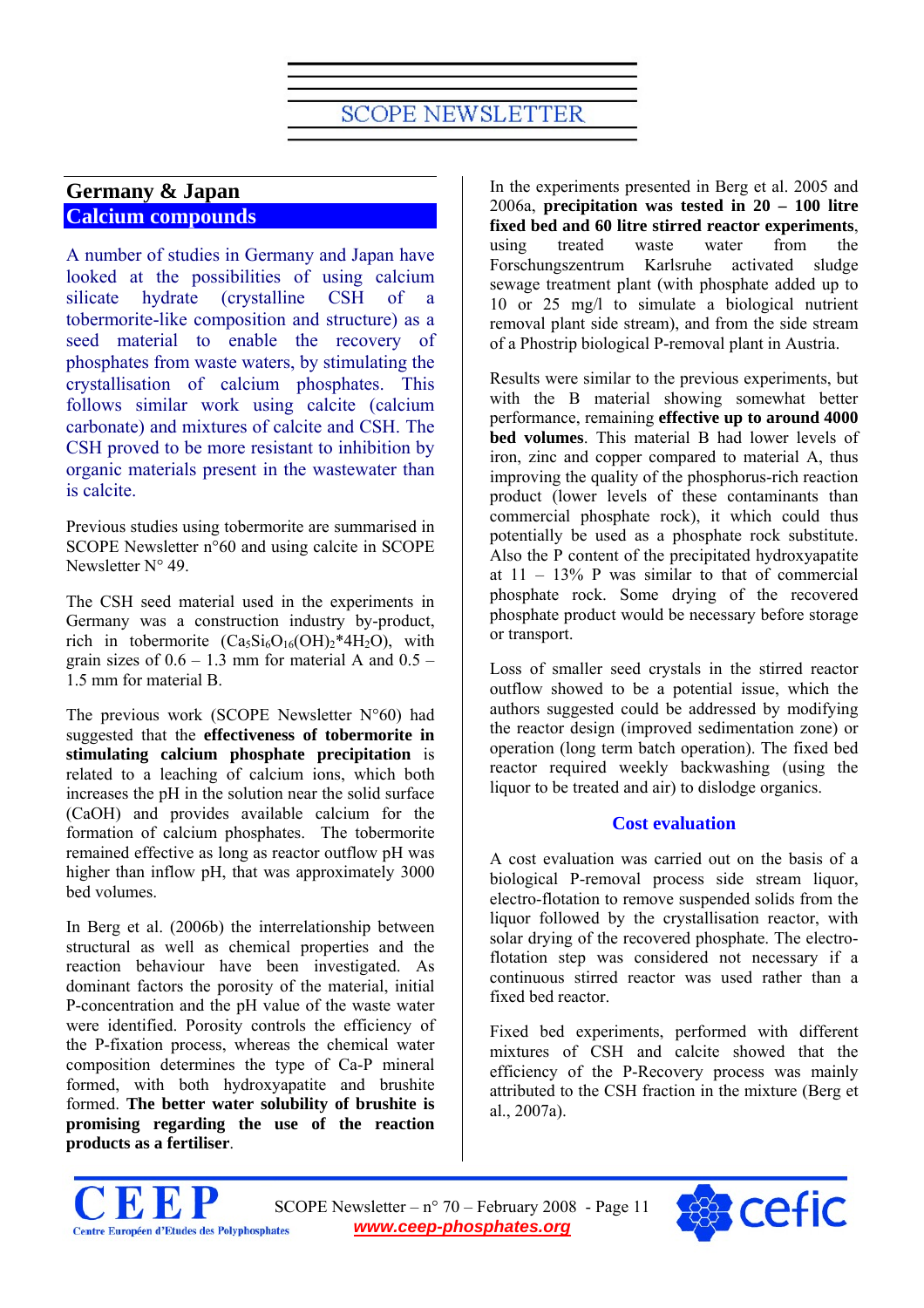In 2007a, the **efficiency of stirred reactors** was compared, using both municipal and industrial wastewater from the food industry (400 mg/l P). With the industrial wastewater, the calcium phosphate mineral brushite was formed, which is much better soluble than hydroxyapatite, and thus better available for plants if used as a fertiliser.

In 2006b, basic research investigations in the nanoscale and micro-scale (formation of hydroxyapatite or brushite, effect of CSH porosity, pH effects, P concentration) were investigated. In this case, tobermorite from Moriyama from Japan (material C), see SCOPE Newsletter, was also studied. For this material C, a coating only of phosphates was precipitated, whereas with materials A and B the behaviour was similar to a sponge.

**The total estimated costs for the CSH P-recovery process** ("P-RoC", Berg et al., 2007b) were 2.14 – 2.9  $\epsilon$ /PE/year, compared to 1.55 – 1.86  $\epsilon$ /PE/year for conventional P-removal by chemical precipitation, including sludge disposal (Berg et al., 2007c).

#### **Calcites**

**Song et al, 2006**, presented further phosphate precipitation experiments using two different calcites as seed materials, following on from the work presented in SCOPE Newsletter N°49. Synthetic wastewater solutions were made from tap water, containing magnesium, sulphate, sodium, carbonate, potassium and orthophosphate ions 10 - 30 mg/l phosphorus). The two calcites used were Juraperle, a mined calcite crushed to  $1.2 - 1.8$  mm particle size (specific surface area SSA  $0.4 \text{ m}^2/\text{g}$ ) and Coccolith, a deep-sea sludge of tiny calcite particles of algal origin, with particle size 1-2 mm and SSA 4.6  $\text{m}^2/\text{g}$ .

**The calcite seed showed to considerably increase calcium phosphate precipitation** after  $1 - 2$  days in shaken bottles, raising phosphate removal from around 50-60% in unseeded experiments to 80-90% in seeded experiments after 14 days. The Juraperle calcite showed to be slightly more effective, despite its lower SSA (specific surface area).

The authors suggested that the effect of the seeding may be a result not only of providing a crystallisation surface for phosphates, but also to inhibition of calcite precipitation, thus increasing the phosphate

precipitation in calcite/phosphate co-precipitation, and increasing the phosphate content of the recovered product.

However, **the most effective seed material was reused calcite seeds** (with effectiveness increasing with the number of re-uses, tested up to 5 times). In this case, the re-used seed is covered with a 700 nm layer of precipitated phosphate. Its effectiveness as a seed is presumed to result from the similarity in properties between this surface and the precipitating phosphate. This confirms the results of the previous work summarised in SCOPE Newsletter N°49.

#### **Recovery as a fertiliser**

**Karageorgiou et al.** 2007 also present laboratory experiments on phosphate removal from synthetic solutions using natural calcite  $(CaCO<sub>3</sub>)$ . Artificial orthophosphate solution, made by dissolving  $K_2HPO_4$ in tap water, and hand collected calcite from a quarry (98% pure calcite), crushed and sieved to  $\leq 0.2$  mm, were used.

The effect of time, adsorbent/orthophosphate ratio and pH was investigated, showing that most phosphate uptake occurs in the first 15 minutes, pH is the most important parameter and adsorption is efficient even for high phosphate/adsorbent ratios. Phosphate removal ranged from around 70% at pH 7 to 100% at pH 12. The phosphate removal is considered to be a combination of electrostatic adsorption at lower pH (7 to 8) and chemical interactions producing calcium phosphates (at higher pH). The authors note that **the resulting product (phosphate adsorbed onto calcite) can be used as a phosphate fertiliser on acid soils**.

#### **Tobermorite**

The use of calcium silicate hydrate (tobermorite) as a seed for calcium phosphate precipitation was also studied at the laboratory scale by **Moriyama et al**. (2001, 2003 and previous paper summarised in SCOPE Newsletter 36), suggesting that the use of such seed material could avoid the degassing  $(CO<sub>2</sub>)$ removal from wastewaters generally found necessary upstream of calcium phosphate precipitation. This work, using sewage treatment works sidestream liquors, also suggested that the seed crystals were resistant to biofilm growth or fouling.



SCOPE Newsletter –  $n^{\circ}$  70 – February 2008 - Page 12 *www.ceep-phosphates.org*

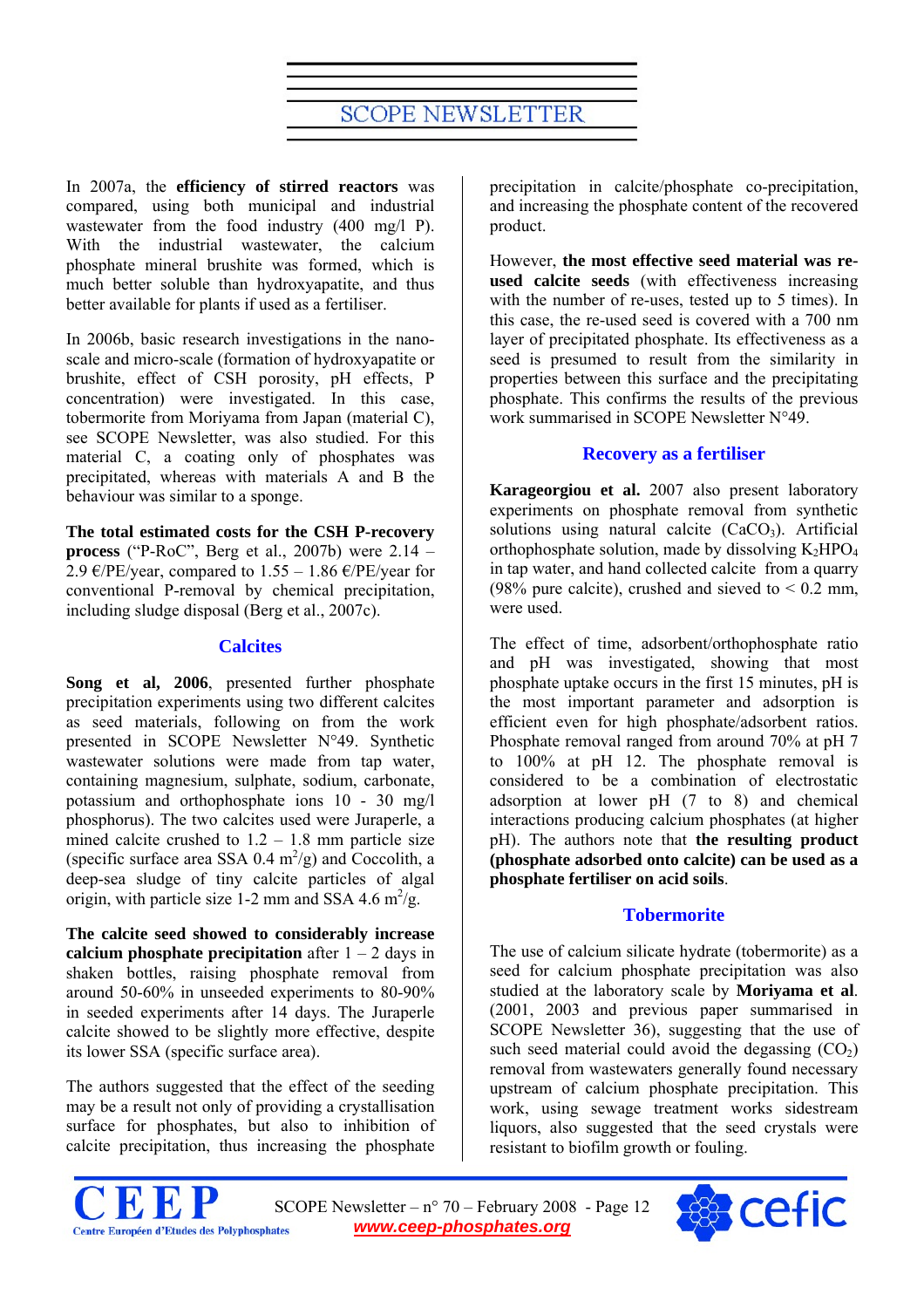#### **Fertiliser tests**

Recovered material with up to 6.7% phosphorus (P) content was produced, which showed to **act positively as a fertiliser in pot trials of komatsuna Chinese cabbage** (Brassica campestris L.): live weight index of 135% compared to 101% of control for standard fertiliser application after two weeks.

*Berg 2007c: "Is phosphorus recovery from waste water feasible", Environmental Technology vol.28, pages 165- 172, 2007.* 

*U. Berg, P. Weidler, R. Nüesch, Institute for Technical Chemistry, Water Technology and Geotechnology Division ITC-WGT, Forschungszentrum Karlsruhe, Hermann von Helmholtz Platz 1, 76344 Eggenstein Leopoldschafen Germany. E. Kaschka; G. Knoll, Posch and Partners GmbH, Consulting Engineers, Sebastian Kneipp Weg 17, A-6026 Innsbruck, Austria.* 

*Berg 2007b: "P-RoC - Phosphorus Recovery from Wastewater by Crystallisation of Calcium Phosphate Compounds. Journal of Residuals Science & Technology 4 (3): 117-122, 2007* 

*Berg, U., Knoll, G., Kaschka, E., Kreutzer, V.C., Weidler, P.G., Nüesch, R.* 

*Berg 2007a: "Impact of Calcite on Phosphorus Removal and Recovery from Wastewater using CSH-filled Fixed-Bed Filters". The Journal of Residuals Science & Technology. 4 (2): 73-81, 2007. Berg, U., Ehbrecht, A., Röhm, E., Weidler, P.G., Nüesch, R.* 

*Berg 2006b: "Calcium silicate hydrate triggered phosphorus recovery – an efficient way to tap the potential of waste- and process waters as key resource", WEFTEC, October 21-25 2006, Dallas. Water Environment Foundation, WEFTEC.06: 1747-1765, 2006 available on*  [www.environmental-expert.com](http://www.environmental-expert.com/) *Berg, U., Schwotzer, M., Weidler, P.G., Nüesch, R.* 

*Berg 2006a: "Phosphorus removal and recovery from wastewater by tobermorite-seeded crystallisation of calcium phosphate", Water Science and technology, vol. 53, n°3, pages 131-138, 2006. U. Berg, D. Donnert, P. Weidler, R. Nüesch, E. Kaschka, G. Knoll, as above.* 

*Berg 2005 – summarised in SCOPE Newsletter n°60: "Phosphate elimination and recovery from waste water by active filtration using crushed gas concrete", Env. Technol. 26 (2): 219-229, 2005.* 

*Song 2006: "Calcite-seeded crystallization of calcium phosphate for phosphorus recovery", Chemosphere 63, pages 236-243, 2006.* 

*Y. Song, P. Weidler, U. Berg, R. Nüesch, D. Donnert, Forschungszentrum Karlsruhe (as below). Y. Song also: Dept. Environmental Engineering, Chinese Research Academy of Environmental Sciences, Dayangfang 8, Anwai Beiyuan, 100012 Beijing, China.*  [Yonghui\\_song@yahoo.com.cn](mailto:Yonghui_song@yahoo.com.cn) [songyh@craes.org.cn](mailto:songyh@craes.org.cn)

*Karageorgiou 2007: "Removal of phosphate species from solution by adsorption onto calcite used as natural adsorbent", Journal of Hazardous Materials A139, pages 447-452, 2007.* 

*K. Karageorgiou, M. Paschalis, G. Anastassakis, School of Mining Engineering and Metallurgy , National Technical University of Athens (NTUA), 9 Heroon Polytechniou Str., Technical University Campus, 15780 Zographou, Athens, Greece* [ganastas@metal.ntua.gr](mailto:ganastas@metal.ntua.gr)

*Moriyama 2001: "Development of artificial seed crystal for crystallization of calcium phosphate", Environmental Technology, vol. 22, pages 1245-1252, 2001.* 

*K. Moriyama, T. Kojima, Y. Minawa, S. Matsumoto, K. Nakamachi.* [moriyama@kyukyo-u.ac.jp](mailto:moriyama@kyukyo-u.ac.jp)

*Moriyama 2003: "Crystallization process using calcium silicate hydrate for phosphorus removal", Environmental Engineering Research, vol. 40, pages 389-394, 2003, in Japanese with English summary. K. Moriyama, T. Kojima, K. Koga, S. Takino, Y. Minawa.* [moriyama@kyukyo](mailto:moriyama@kyukyo-u.ac.jp)[u.ac.jp](mailto:moriyama@kyukyo-u.ac.jp)



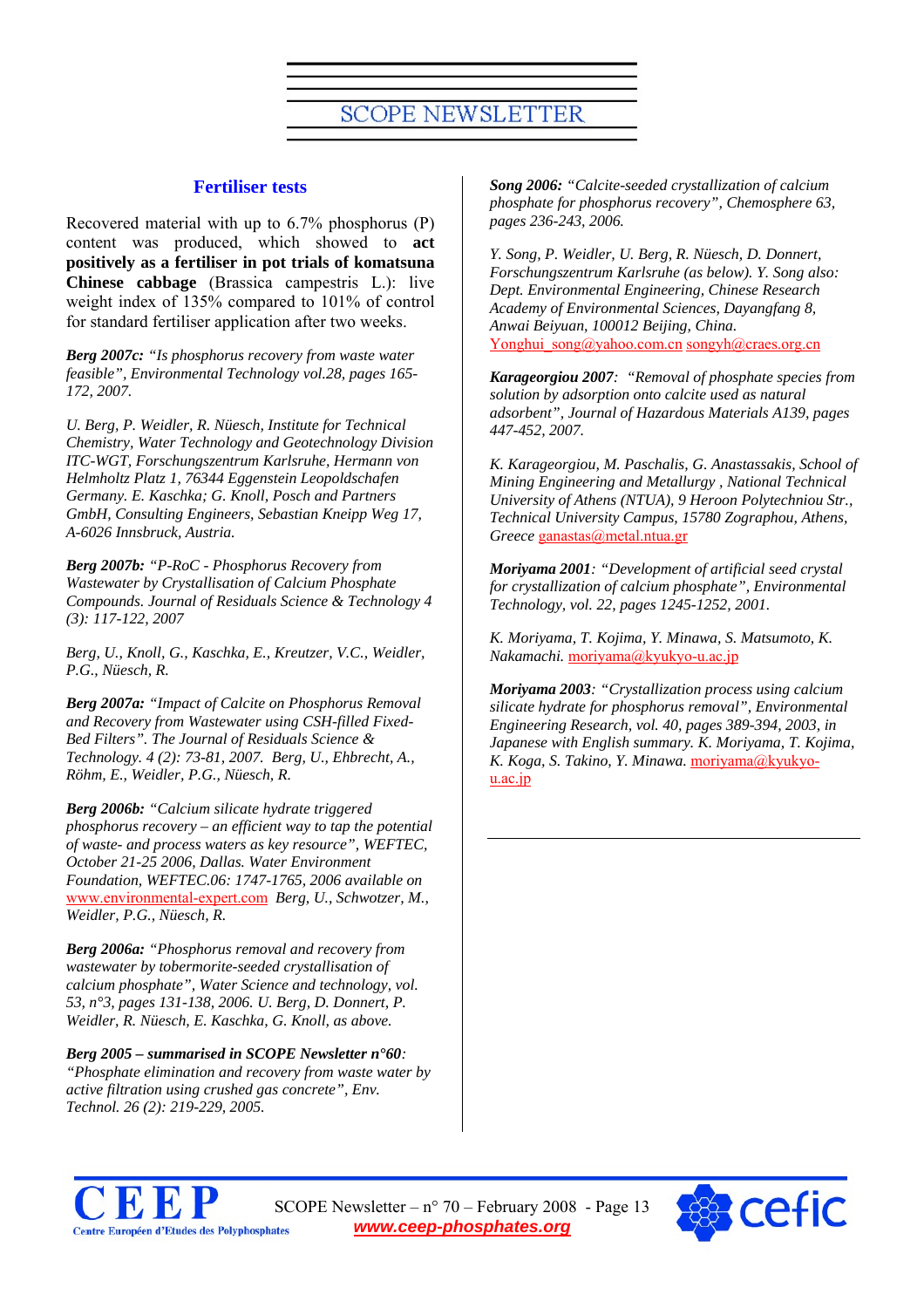#### <span id="page-13-0"></span>**Egypt**

### **Struvite as fertiliser for broad beans**

Struvite precipitation (magnesium ammonium phosphate MAP) can be used for phosphate or nitrogen removal or recovery from wastewater. Because magnesium concentrations are low in waste waters, relative to ammonia and phosphate concentrations, the cost of adding magnesium salts can be a major economic constraint to the use of struvite crystallisation for nutrient recovery. Bittern, a by-product of salt manufacture, contains mainly magnesium chloride with smaller amount of other inorganic compound.

**Bittern was tested as a magnesium source for struvite precipitation**, both in pure chemical solutions (ammonia + phosphates solutions) and in an industrial wastewater (ammonium nitrate fertiliser plant effluent with average ammonia concentration around 2560 mg/l). Work by other authors testing bittern as magnesium source for struvite precipitation is presented in SCOPE Newsletter n° 66.

#### **Bittern magnesium source**

The effectiveness of struvite as a fertiliser was then assessed in 45-day greenhouse pot trials using broad bean plants (*Vicia faba*).

The struvite precipitation tests were carried out in beakers over the pH range  $7-11$  and at Mg:NH<sub>4</sub>:PO<sub>4</sub> ratios of 1:1:1 and 1.6:0.6:1. The bittern used contained 6.1 mg/l magnesium, 45 mg/l ammonia and 2.7 mg/l total phosphorus.

Results in both synthetic solutions and in the industrial wastewater showed **optimal struvite precipitation at pH 9.6, with adequate precipitation occurring above pH 8.5**. Struvite formation is rapid, within around 10 minutes, with crystal growth continuing for three hours, resulting in larger particles which would facilitate recovery for recycling.

XRD (X-ray diffraction) results show that the precipitates are mainly struvite with presence of potassium, chlorine, calcium and carbonate compounds.

#### **Pot trials**

Struvite was precipitated using bittern as a magnesium source in pure chemical solution as above was tested in the pot trial fertiliser experiments.

The greenhouse pot trials compared the fertiliser effectiveness on broad bean plants of struvite (at 2% addition to dry soil by weight), NPK fertiliser (ammonium nitrate, superphosphate and potassium sulphate at 20/50/400 mg/kg soil NPK) and a nofertiliser control.

**Struvite fertilisation resulted in the greatest fresh and dry plant weight increases** (+250% dry weight after 45 days for struvite, +120% for NPK compared to the control). Struvite also generally resulted in higher uptakes of N, P and K  $(\%$  in plant tissue) than did the NPK fertiliser.

The authors conclude that bittern is an effective source of magnesium for struvite precipitation, and that struvite is an effective fertiliser for broad bean plants.

*"Recovery of ammonia nitrogen from industrial wastewater treatment as struvite slow releasing fertilizer", Desalination 214, pages 200-214, 2007.*  [www.elsevier.com/wps/product/cws\\_home/502683](http://www.elsevier.com/wps/product/cws_home/502683)

*G. El Diwani, S. El Rafie, N. El Ibiari, Dept. Chemical Engineering and H. El-Aila, Dept. Plant Nutrition, National Research Center, Tahrir Street, Dokki, Cairo, Egypt.* [Shelrafie0000@yahoo.com](mailto:Shelrafie0000@yahoo.com)





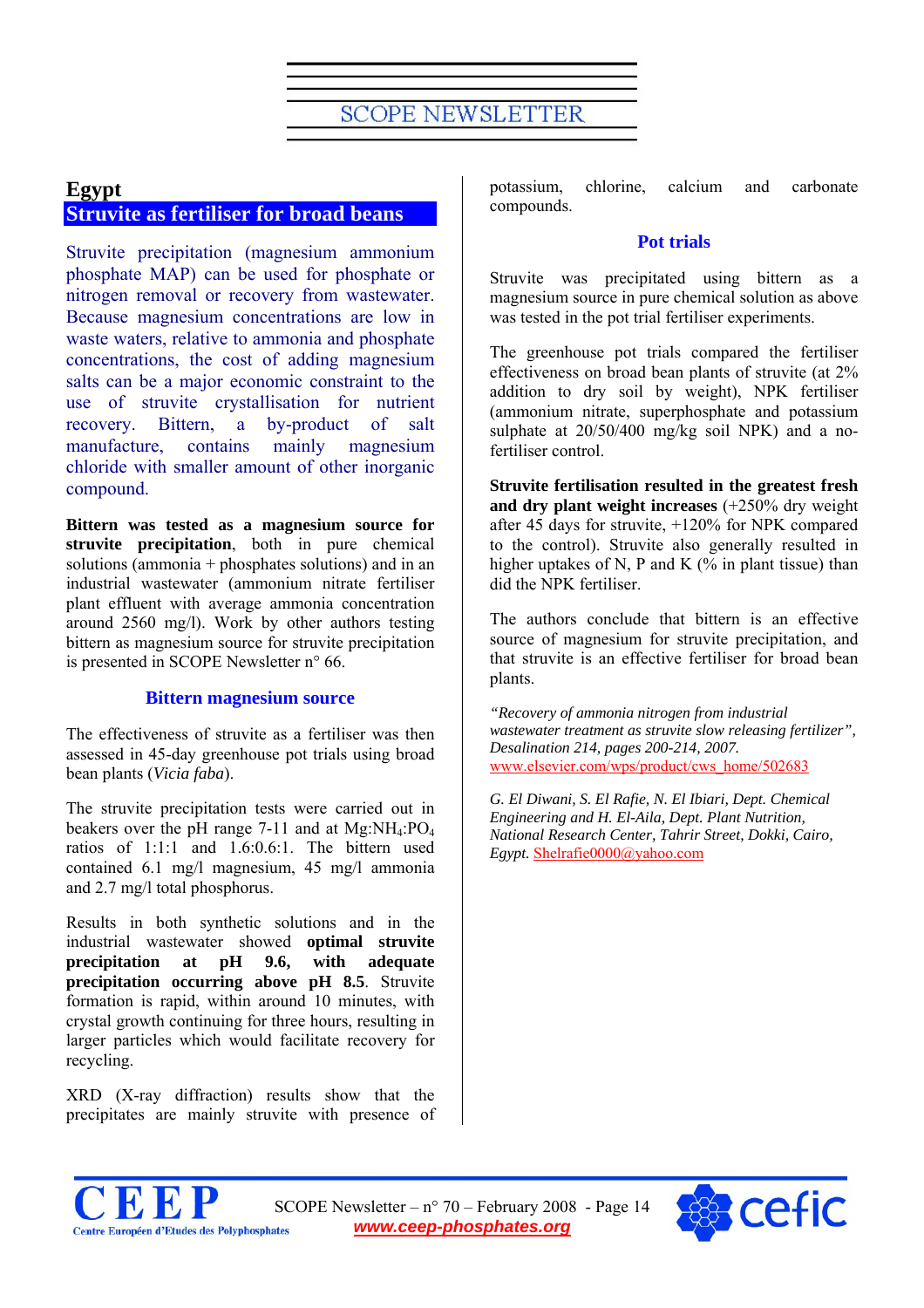### <span id="page-14-0"></span>**Sewage fed aquaculture Making sewage treatment productive**

Biological wastewater treatment uses organisms to emulate natural processes occurring in the environment. Most modern centralised (urban) sewage treatment plants emulate decomposer communities of organisms and degradation processes (eg. activated sludge sewage works), breaking biological organic molecules to  $CO<sub>2</sub>$  or methane and nitrogen gas which is released to the atmosphere. Wastewater fed aquaculture, on the other hand, emulates productive biological systems, optimising assimilation, both by metabolism and by processes such as retention, filtration and flocculation.

Sewage fed aquaculture systems have a long history, for example series of lakes used for fish culture and fed with waste waters of medieval monasteries in Europe. Recent studies have shown that such series of ponds are effective in hygienisation, with a series of 3 ponds ensuring 92% - 100% reductions in fecal coliforms.

**Today aquaculture systems can be designed both to produce a wide variety of different biomass products, depending on local markets, sewage characteristics and logistics:** 

- **food** for humans : edible plants, shellfish, fish ...
- **animal feeds** : phytoplankton, plants, zooplankton, worms…
- **raw materials** : fibres, isolation materials, algae for pharmaceutical applications …
- **renewable energy** biomass
- **agricultural inputs** : fertilisers, composts
- luxury **products** : decorative fish, pearls, ornamental plants …

Depending on the space available and the sewage loads to be treated, wastewater fed aquaculture systems may be extensive (passive systems such as ponds) or intensive (with aeration, circulation). Intensive systems remain fundamentally different from sewage treatment systems designed for decomposition.

#### **Nutrients**

**Nutrient recycling is considered to be the key feature of wastewater fed aquaculture** (WFA), enabling plants to fix solar energy and thus convert around 1gN and 0.1gP into biomass per square metre per day. A well managed WFA is considered to be able to convert 40% of inflow nutrients to biomass, with the remainder being eliminated by denitrification, or fixed in sludge accumulation.

#### **Calcutta**

The fertilisation of ponds by municipal sewage and industrial wastewaters began in Calcutta in the 1930's and is now probably **the largest wastewater fed aquaculture system in the world**. The sewage is first sedimented in anaerobic primary settling ponds to reduce its BOD by around one third, followed by mixing with fresh water in a second aerobic pond, to ensure appropriate conditions in the aquaculture ponds. This is then followed by a flow-through series of several aquaculture ponds. Every one to four years the ponds are emptied and dried, and limed, to ensure hygiene.

Product species include various carps, bass, tilapia, catfish, Indian buffalo fish and prawns. Production is of several tonnes per hectare of pond per year.

**Nutrient removal in the whole systems varies from 30 – 90%.** Data on the bacterial quality of the fish production is not available to date. A large number of people derive their livelihood from this production.

#### **Controlled testing**

Controlled tests of biomass production of zooplankton for fish food, using different nutrient sources, were carried out in India. The zooplankton *Moina micrura* was cultured for 3 months, using 24 outdoor tanks of 4500 litres. The following liquid nutrient sources were tested: human urine, cow urine, human and cow urine mixed with faeces, cow dung, poultry droppings, vermin-compost, and mixed  $\frac{1}{2}$  compost - cow – poultry dung, each at addition rates of 0.11 mg/litre or ml/litre per day (plus a control: ground water only). Productivity was measured by assessing the evolution of the number of zooplankton per litre, and the number of offspring per zooplankton



SCOPE Newsletter –  $n^{\circ}$  70 – February 2008 - Page 15 *www.ceep-phosphates.org*

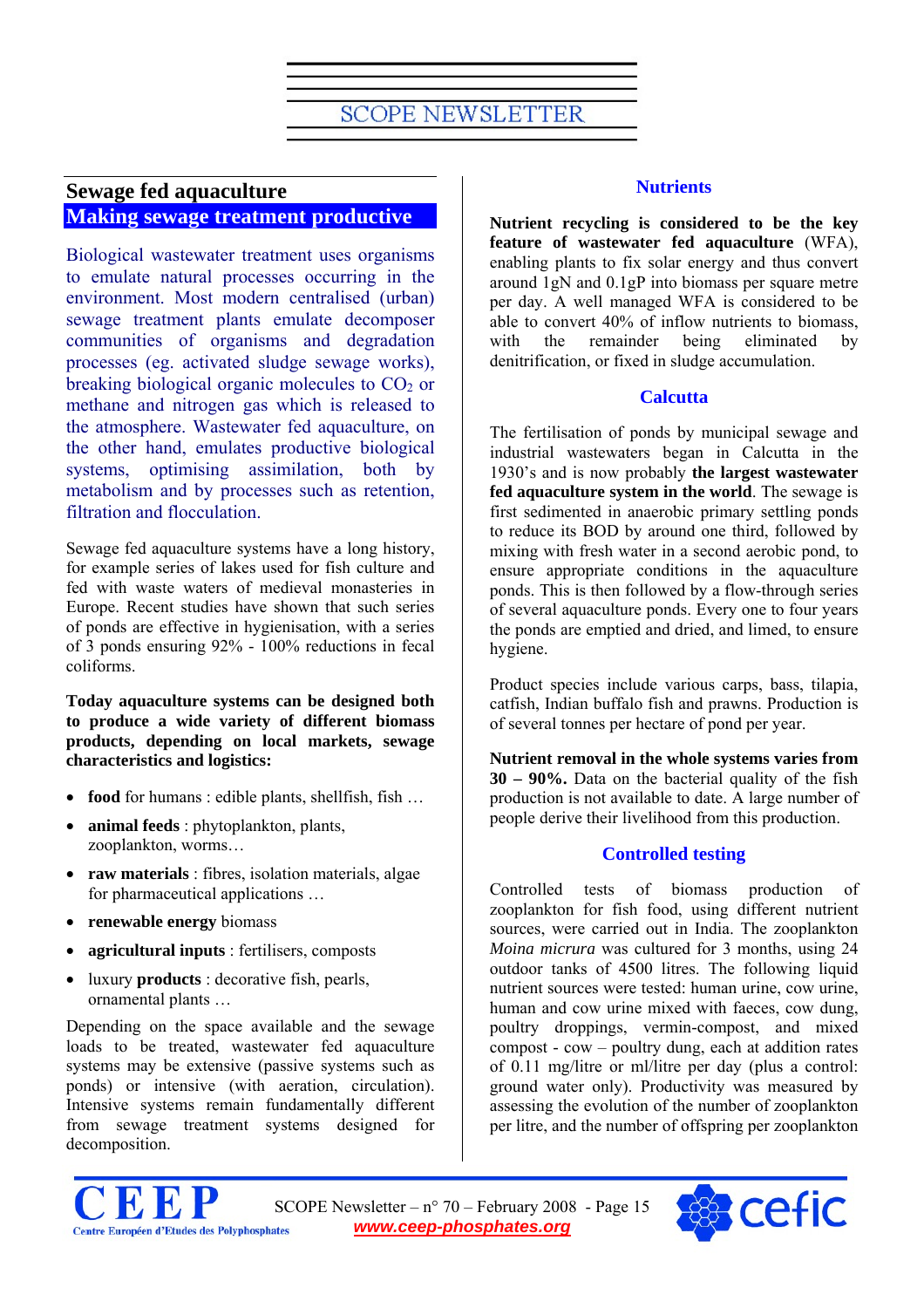lifetime. Bacterial concentrations were also measured.

Human urine showed to be the optimal nutrient source, confirming its value as an "**excellent liquid waste that can be used for the mass production of zooplankton … for rearing of commercial fishes**".

#### **Otelfingen, Switzerland**

An example of intensive wastewater-fed aquaculture plant consisting of a 65m x 7m basin, divided into 36 sub-basins, with a total area of  $360 \text{ m}^2$ , depth 0.5 or 1.5m, was constructed at Otelfingen, Switzerland. It was charged with effluent from a methanisation plant processing organic household waste and operation was started in spring 1998. The aquaculture was split into modules and stocked with organisms of different environmental requirements. The modular structure, as opposed to traditional one-pond polyculture, allowed manipulation and better nutrient budgeting of the system.

Besides treating the effluent (total organic carbon [TOC], total nitrogen, nitrate  $[NO<sub>3</sub>-N]$ , ammonium [NH4-N], and total phosphorus concentrations being 670 g/m<sup>3</sup>, 255 g/m<sup>3</sup>, 150 g/m<sup>3</sup>, 95 g/m<sup>3</sup>, and 52 g/m<sup>3</sup>, respectively) according to Swiss law requirements, the research focused on the search for **suitable aquatic organisms**, their testing at different environmental conditions, and on maximizing the nutrient recycling efficiency.

#### **Production of different types of biomass**

Thus a wide array of modules, producing biomass such as algae, fish, zooplankton, and aquatic macrophytes *(Eichhornia, Pistia, Ipomoea, Lemna, Azolla)* which were suitable for sale on the Swiss market, were tested. Different arrangements of modules, of water and wastewater-flows, and of nutrient concentrations were tested.

During the 16 week experiment (summer: July – October), **a total of 2.15 tonnes fresh weight of biomass** (97% floating macrophytes, mainly water hyacinth and water lettuce) was harvested. Over 98% of inflow nitrogen and phosphorus were removed in the basin system, of which  $25 - 35%$  were recovered in the harvested biomass.

**The research showed that aquaculture can be set up to either produce treated wastewater ready for discharge into surface waters or to maximize nutrient recycling through biomass production.** A wastewater-fed aquaculture facility resembles an integrated production plant rather than a wastewater disposal site. In addition to that, it has potential to prove advantageous over the highly developed conventional wastewater treatment plants established in Middle Europe.

*"Possibilities and limits of wastewater-fed aquaculture", R. Junge-Berberovic, University of Applied Sciences Waedenswil HSW, Dept. Horticulture – Ecological Engineering, PO Box 335, CH-8820, Switzerland*  [ranka.junge@zhaw.ch](mailto:ranka.junge@zhaw.ch)

*GTZ Proceedings, 1-8-2003. Available online at:*  <http://www.hortikultur.ch/pub/files/89.pdf>

*"Sewage-fed aquaculture: the Calcutta model", B. Jana, Aquaculture and Applied Limnology, Dept. Zoology, University of Kalyani, Kalyani-741235, West Bengal, India.* [bbj@cal2.vsnl.net.in](mailto:%20bbj@cal2.vsnl.net.in)

*Ecological Engineering 11, pages 73-85, 1998*  [www.elsevier.com/locate/ecoleng](http://www.elsevier.com/locate/ecoleng)

*"The Otelfingen aquaculture project : recycling nutrients from wastewater in a temperate climate", J. Staudenmann, R. Junge-Berberovic, both address as above.* 

*Journal of Applied Aquaculture, 13: 67-103, 2003.*  <http://www.ingentaconnect.com/content/haworth/jaa>

*"Human urine is an excellent liquid waste for the culture of fish food organism, Moina micrura", D. Golder, S. Rana, D. Sarkar (Paria), B.B. Jana (as above).* 

*Ecological Engineering, 30, pages 326-332, 2007* 



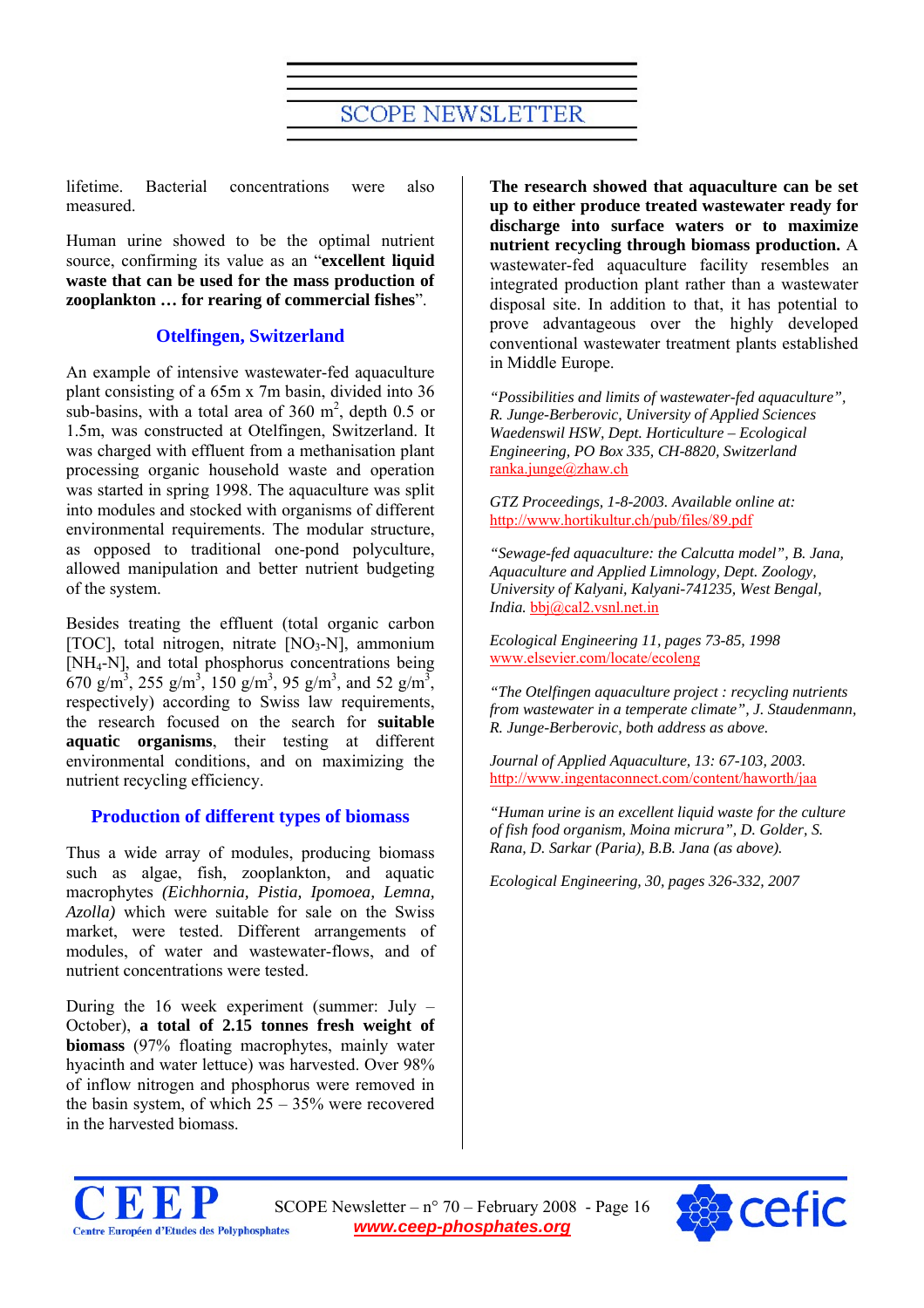#### <span id="page-16-0"></span>**Phosphorus in surface waters**

#### **Eutrophication risk assessment Using Bayesian probabilistic methods for modelling**

The authors propose a methodological framework to combine mechanistic and statistical modelling, using Bayesian analysis. The objective is to provide support for environmental management decision making, in particular for step-by-step adjust-as-you-act management. The methodology is applied to eutrophication modelling of Lake Washington, USA.

Data used in environmental modelling includes large degrees of uncertainty, inherent to modelling (data are individual points, and cannot fully represent the natural variation in ecological parameters), natural variation (over time and space) and resulting from the model itself (simplifications of natural processes). Previous authors have shown however that **the majority of aquatic modelling published to date does not adequately take into account the effects of uncertainty on model predictions**. This is important when model predictions are used as a basis for environmental management decisions, which can have high economic or social costs, and also environmental impacts.

Furthermore, in many cases "model calibration" often only provides the best fit of model parameters to the existing dataset, but is specific to that dataset, and does not ensure adaptation as further new data becomes available.

#### **Lake Washington eutrophication model**

Lake Washington is mesotrophic, with surface water chlorophyll concentrations peaking at 10 µg/l in Spring, some three times higher than in summer when the water is phosphorus limited. In the summer stratified period, recycling of phosphorus by zooplankton (consuming algae and excreting phosphorus) accounts for 60-90% of the available

phosphorus supply for algal growth. The Lake has been the object of a closely followed restoration project, based on deviation of sewage outflows away from the Lake. The dataset used for model calibration came from a 1995-2001 monitoring campaign covering 12 stations in the Lake.

**The eutrophication model used was simple, considering only four compartments**: phytoplankton (algae), zooplankton (grazers), detritus and soluble phosphate, and 17 parameters/ rate constants. Two probabilistic models were developed, using the assumptions that the model is a perfect /non-perfect simulator of the ecological system.

#### **Probabilistic model**

**The model used prior probabilistic distributions of the different parameters**, established on the basis of observed data from the lake, laboratory experimental data, literature and expert judgement, by estimating maximum and minimum values and 95% confidence limits and then fitting a Gaussian probability curve.

Numerical approximation iterations for posterior distributions were then made using **Markov Chain Monte Carlo (MCMC), general normal proposal Metropolis algorithm in WinBUGS software).** From the iterative results, mean and standard deviation for each parameter were derived.

The probabilistic method gives results for both models above which are reasonably close to observed results, in particular **observed eutrophication data are within the confidence limits predicted by the model**.

#### **Application to management**

**The authors summarise the advantages of such Bayesian iterative probabilistic methods for modelling**:

• the model predictions can be **adapted progressively as a management strategy** is stepby-step implemented, enabling adaptation or modification of the management decisions if observed ecological response is not conform to initial predictions.



SCOPE Newsletter – n° 70 – February 2008 - Page 17 *www.ceep-phosphates.org*

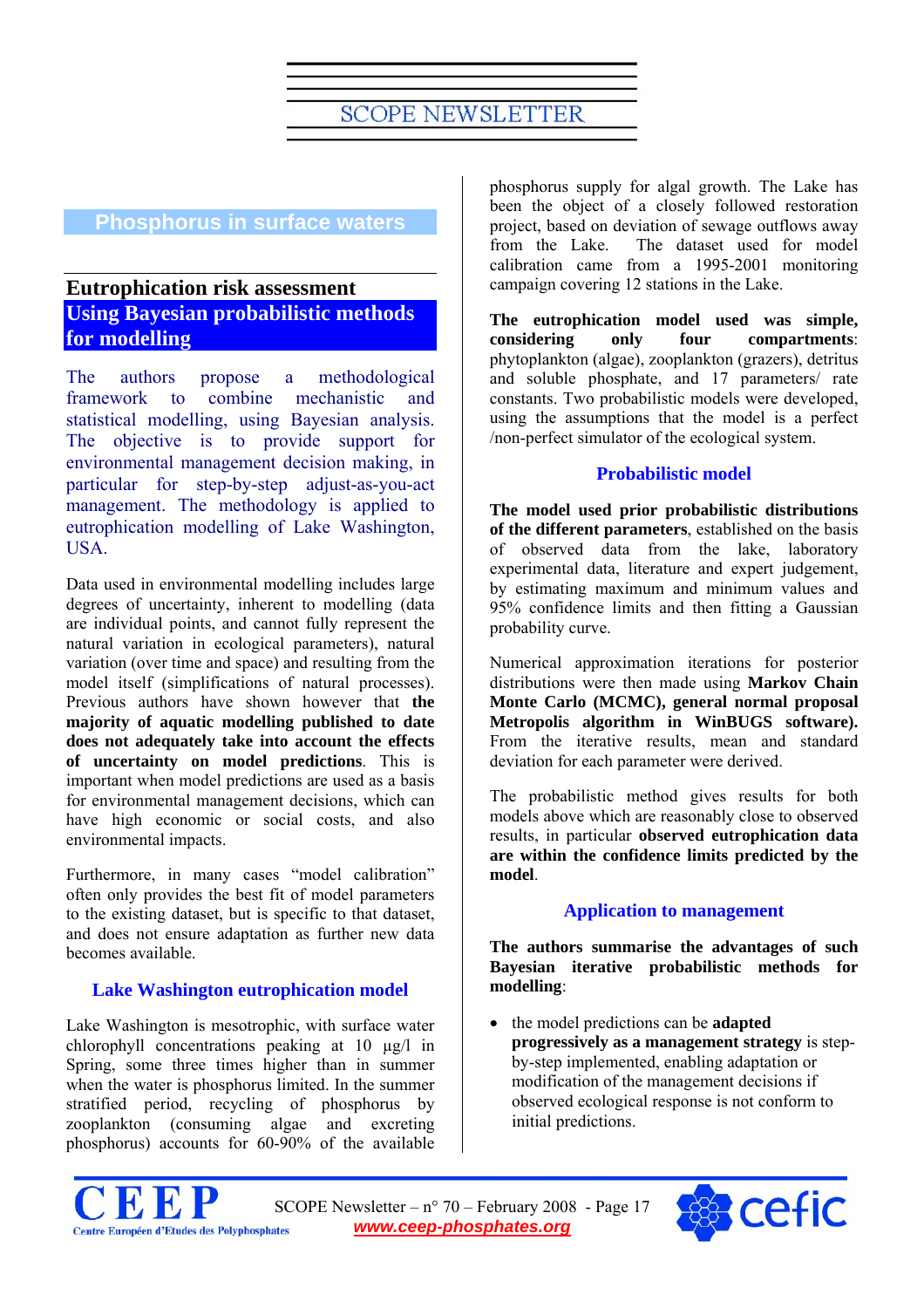- <span id="page-17-0"></span>• **monitoring programmes** can also be progressively adjusted appropriately
- by giving **probability ranges**, rather than "average" or "expected" results, managers and stakeholders are less likely to be disappointed by ecological results not corresponding to expectations
- the issue of correctly defining the **parameters** and processes in the model are reduced, because these can be corrected progressively by iteration
- Bayesian iteration can take into account the **results of two or more different models** of the system
- the **computer capacity** necessary for Bayesian computation requirements does not seem to be an obstacle, because simple algorithms can be used, such as the general normal proposal Metropolis used in this case.

*"Eutrophication risk assessment using Bayesian calibration of process based models: application to a mesotrophic lake", Ecological Modelling, 2007 (in press).*  <http://dx.doi.org/10.1016/j.ecolmodel.2007.05.020>

*G. Arhonditsis, Dept. Physical & Environmental Sciences, University of Toronto, Toronto, Ontario, Canada M1C 1A4* [georgea@utsc.utoronto.ca](mailto:georgea@utsc.utoronto.ca)*; S. Qian, E. Lamon, K. Reckhow, Nicholas School of the Environment and Earth Sciences, Duke University, Durham, NC 27708, USA. C. Stow, NOAA Great Lakes Environmental Research Laboratory, Ann Arbor, MI 48105-2945, USA* 

#### **Large rivers**

**Sewage P-load reduction and improved chlorophyll levels** 

Data covering 29 years from the lower Rhine river (Europe) and 31 years from the lower Sacramento river (California) were used to assess the impacts of 2.7 and 1.5 fold reductions in river total phosphate concentrations. In the Rhine, this reduction occurred progressively over the whole study period, mainly as a consequence of nutrient removal in sewage works. In the Sacramento river, the reduction occurred rapidly, as a result of a sudden reduction in the amount of food industry (cannery) waste ("must") received for treatment by the facility after most of the canneries moved out of the facility's service area during 1991 – 1993 (2 fold reduction in sewage works phosphate discharge)

The Rhine data used are from the Lobith monitoring station, in The Netherlands, near the Rhine delta. Here the **Rhine** is a slow-flowing river, with longterm average flow of 2300  $m^3/s$ , average depth 6m, and relatively high salinity resulting from industrial and mining activities upstream.

The Sacramento data are from the **Sacramento – San Joaquin Delta, California**. The data used is from three freshwater channels which carry water from the Sacramento river across the delta, with average depth ranging between 5 m and 12.5 m. The average flow of the Sacramento is 560 m<sup>3</sup>/s.

#### **Other nutrients**

At the Rhine site, mean summer total nitrogen in the river, and also dissolved ammonium also showed considerable reductions over the study period, and soluble nitrate/nitrite nitrogen and suspended solids a smaller reduction. Soluble silicate on the other hand showed a small increase. Because of the more important decrease in total phosphorus concentration in the river (divided by 2.7), TP/TN ratios approximately doubled over the study period. Summer soluble reactive phosphate concentrations were also considerably reduced.



SCOPE Newsletter –  $n^{\circ}$  70 – February 2008 - Page 18 *www.ceep-phosphates.org*

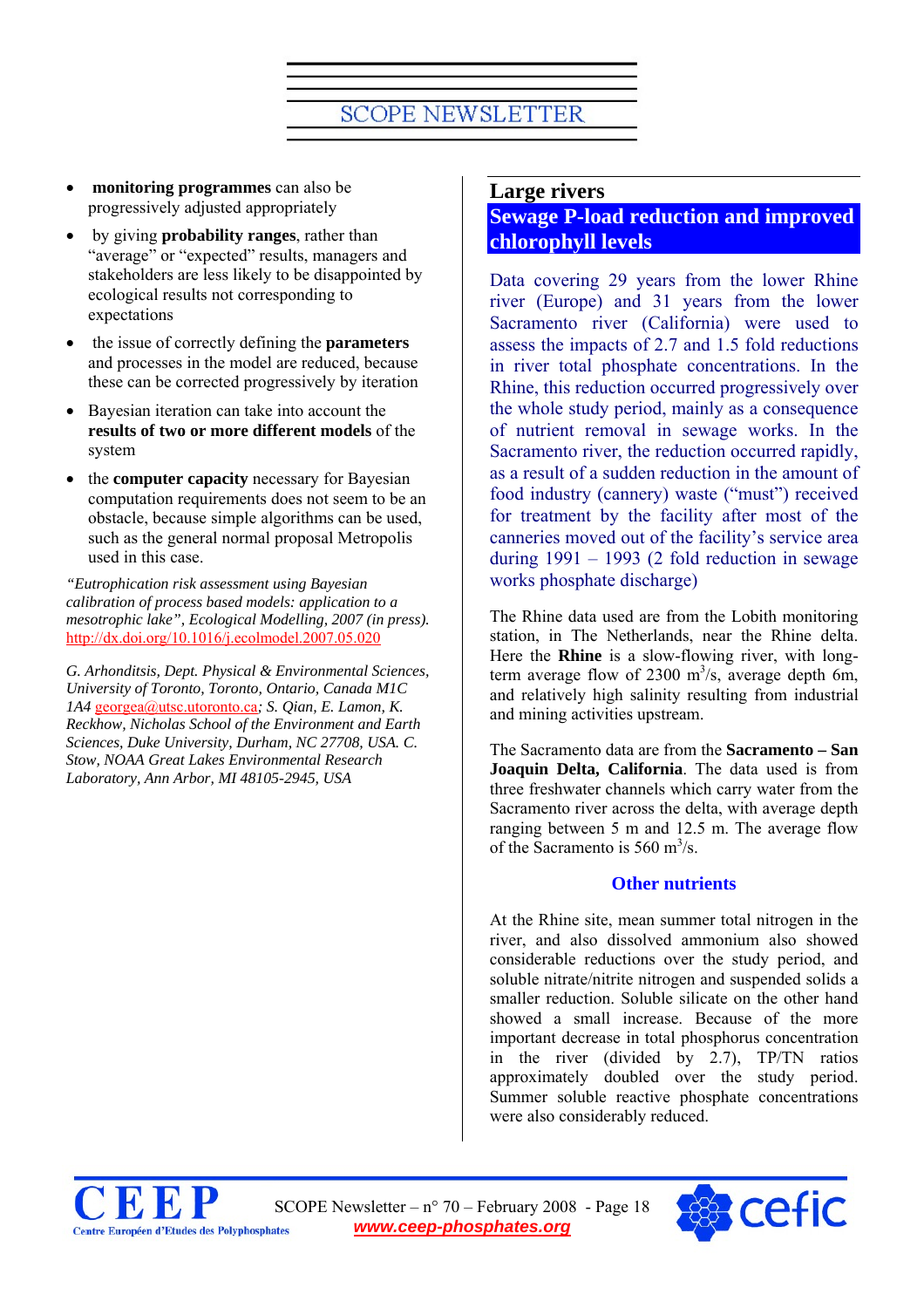<span id="page-18-0"></span>In the Sacramento River, mean summer total phosphorus concentrations were divided by a factor of 1.5. Suspended solids concentrations fell, whereas total nitrogen increased progressively over the whole period. Summer soluble reactive phosphorus concentrations were very variable, but appear to show a significant reduction after the abrupt decline in phosphorus output from the wastewater treatment faciltiiy.

#### **Chlorophyll**

**In both rivers, the total phosphate reductions were clearly not related to changes in river flow**, despite significant variations in annual flows over the study period. Also, both rivers showed relatively high summer soluble phosphate concentrations  $(10 - 100)$ µg/l) and soluble/total phosphorus ratios, indicating that a high proportion of phosphate was coming from sewage works.

In both cases, **significant reductions in summer chlorophyll** (indicative of algal growth in the water) were clear over the study period: a 4 fold reduction in the Rhine and a 2.6 fold reduction in the Sacramento. In both cases, this reduction could not be attributed to changes in flow, light or nitrogen concentrations.

The author concludes that "**reductions in wastewater loading led to substantial reductions in mean summer total phosphorus and chlorophyll concentrations [in both rivers] despite their continually high (> 40 µg/l) soluble reactive phosphorus concentration and initially shallow (<1.5m) euphotic depth**".

That is, sewage works P-removal can effectively address eutrophication symptoms in slow rivers, even where these show high nutrient levels, and poor light penetration.

Furthermore, the reductions in chlorophyll paralleled those calculated using a **total phosphorus – chlorophyll relationship calibrated for a broad cross section of flowing waters** (Van Nieuwenhuyse & Jones, 1996). In this comparison of 292 literature data points, summer mean chlorophyll concentrations in temperate streams were correlated to mean total phosphorus concentrations, with a curvilinear log-log relationship (showing a shallower gradient of chlorophyll increase above around 2 µg TP/l).

Chlorophyll / phosphorus ratios were significantly correlated to stream catchment area, predicting a 2.3x increase in this ratio from 100 to  $100,000 \text{ km}^2$ .

*"Response of summer chlorophyll concentration to reduced total phosphorus concentration in the Rhine River (Netherlands) and the Sacramento – San Joaquin Delta (California, USA)", Canadian Journal of Fisheries and Aquatic Sciences, n° 64, pages 1529-1542, 2007.*  [http://cjfas.nrc.ca](http://cjfas.nrc.ca/)

*E. Van Nieuwenhuyse, US Department of Interior, Bureau of Reclamation, Mid-Pacific Region, Division of Environmental Affairs, 2800 Cottage Way, MP-151, Sacramento, CA 95825, USA*  [evannieuwenhuyse@mp.usbr.gov](mailto:evannieuwenhuyse@mp.usbr.gov)

*"Phosphorus – chlorophyll relationship in temperate streams and its variation with stream catchment area", Can. J. Fish Aquat. Sci, n° 53, pages 99-105, 1996. E. van Nieuwenhuyse & J. Jones.* 

### **Delta water quality workshop March 25th 2008, Sacramento, California**

Announcement of Technical Workshop on Overview of Delta Nutrient Water Quality Problems: Nutrient Load – Water Quality Impact Modeling

**The California Water and Environmental Modeling Forum (CWEMF) will offer a technical workshop devoted to Sacramento San Joaquin Delta Nutrient Water Quality Modeling.** 

The Delta provides domestic water supply for 23 million people and millions of irrigated agriculture in the California. The Delta is in a resource and water quality management crisis. One of the major water quality problems of the Delta is excessive fertilization of its waters. The objective of this workshop is to present an overview of the water quality impairment issues of the Delta that are associated with aquatic plant nutrients (N and P). The focus will be the current state of information available, and still needed, to model and manage excessive fertilization in the Delta.



SCOPE Newsletter – n° 70 – February 2008 - Page 19 *www.ceep-phosphates.org*

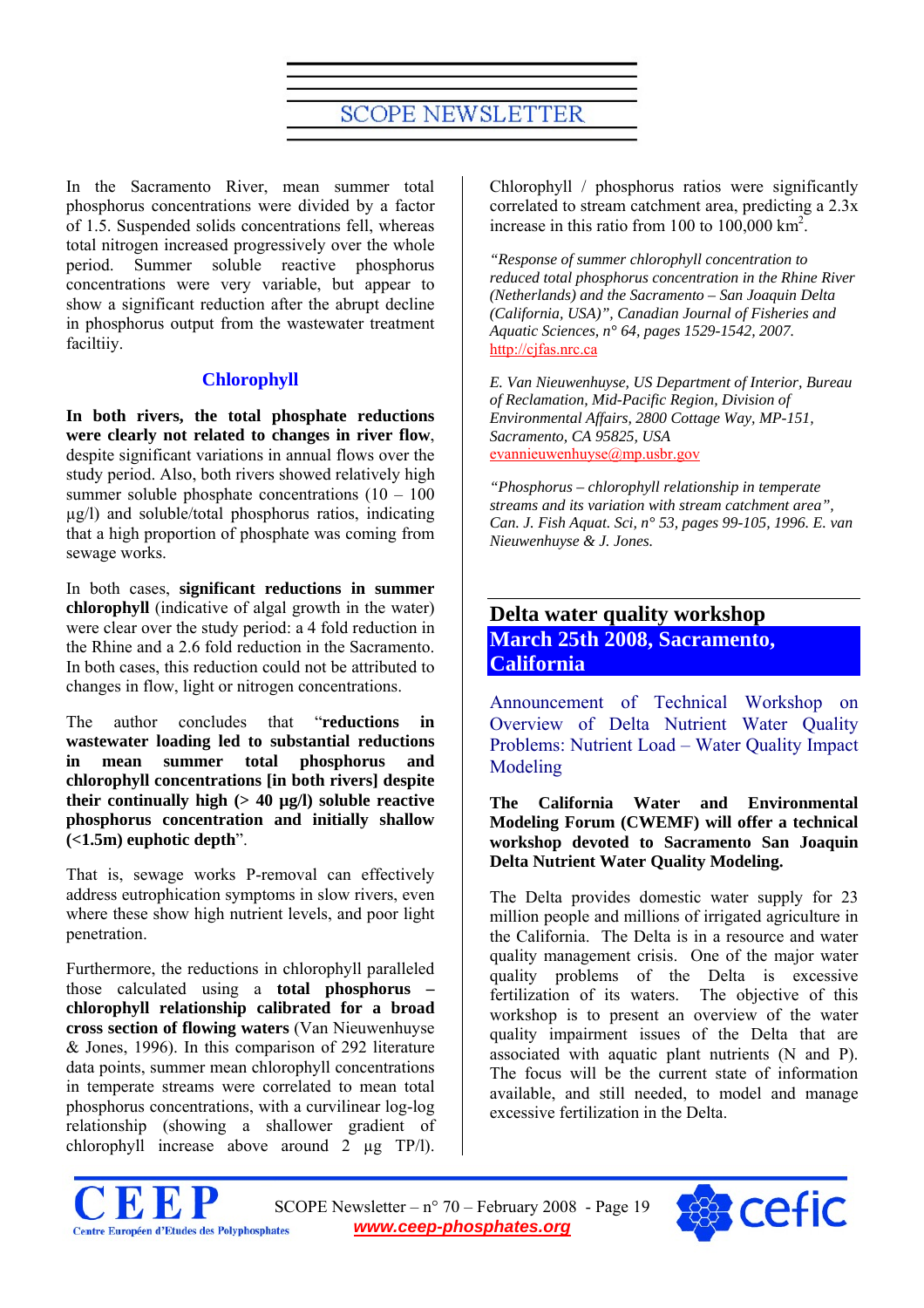The workshop is being organized by Drs. G. Fred Lee and Anne Jones-Lee based on their over 40 years of experience in evaluating nutrient caused water quality problems in the US and other countries as well as their work on Delta water quality issues over the past 18 years. The workshop will be held on March 25, 2008 in Sacramento, CA. The details of workshop agenda and list of speakers is available at *[http://www.cwemf.org/workshops/NutrientLoadWrks](http://www.cwemf.org/workshops/NutrientLoadWrkshp.doc) [hp.doc](http://www.cwemf.org/workshops/NutrientLoadWrkshp.doc)*

The workshop is available at no charge for CWEMF members; \$50 for non-members; \$10 for student nonmembers. To register, please email your name and affiliation to *[technicalworkshop@cwemf.org](mailto:technicalworkshop@cwemf.org)*.<br>Information on CWEMF is available at on CWEMF is available at *[www.cwemf.org](http://www.cwemf.org/)*

*Further information on the organization of the workshop is available by contacting G. Fred Lee at* [gfredlee@aol.com](mailto:gfredlee@aol.com)

The **SCOPE NEWSLETTER** is produced by **CEEP**, a sector group of **Cefic**, av. E. Van Nieuwenhuyse 4, bte 2, B1160, Bruxelles - Belgium. Tel: (32) 2 6767211. E-Mail: *deh @ cefic.be*

The SCOPE Newsletter is circulated, free of charge, electronically : to receive it or to unsubscribe: *[www.ceep-phosphates.org](http://www.ceep-phosphates.org/)*